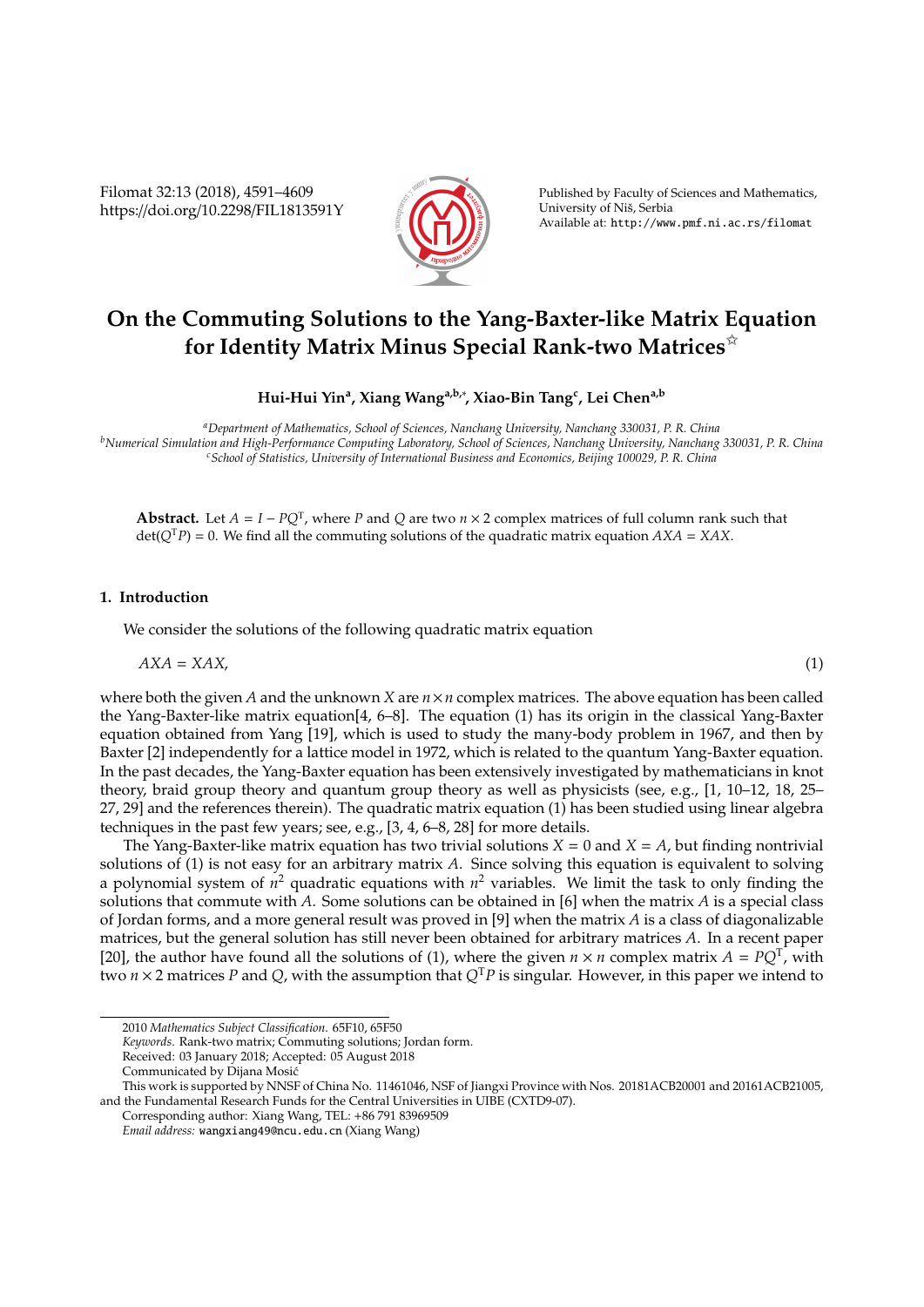find all the commuting solutions of (1), where  $A = I - PO^T$  and  $O^T P$  is singular. We would like to find all the solutions *X* of (1) satisfying *AX* = *XA*, and such solutions are called the commuting solutions.

In the paper [6], it was proved that solving the Yang-Baxter-like matrix equation for any given matrix *A* is equivalent to solving the same equation, where the matrix *A* in the equation is replaced by a matrix similar to *A*, and all the solutions of the two equations are similar with the same similarity matrix. Because any matrix is similar to its Jordan form matrix, solving equation (1) for the given *A* can be reduced to solving the same equation with the Jordan form of *A*. We denote the Jordan form of the matrix as *J*. We shall solve the following simpler Yang-Baxter-like matrix equation

$$
JYJ = YJY.
$$
 (2)

From [20] we can get it in a similar way

$$
J = diag(I, \Lambda), \tag{3}
$$

such that  $\Lambda$  is one of the following three matrices

$$
\Lambda_1 \equiv \begin{pmatrix} 1 & 1 & 0 \\ 0 & 1 & 1 \\ 0 & 0 & 1 \end{pmatrix}, \Lambda_2 \equiv \begin{pmatrix} 1 & 1 & 0 \\ 0 & 1 & 0 \\ 0 & 0 & 1 - \lambda \end{pmatrix}, \lambda \neq 0; \Lambda_3 \equiv \begin{pmatrix} 1 & 1 & 0 & 0 \\ 0 & 1 & 0 & 0 \\ 0 & 0 & 1 & 1 \\ 0 & 0 & 0 & 1 \end{pmatrix},
$$
(4)

and the diagonal block *I* in (3) is either  $(n-3) \times (n-3)$  or  $(n-4) \times (n-4)$  accordingly. For each of the three cases of *J*, there is a corresponding nonsingular matrix  $W = [w_1, \dots, w_n]$ , which makes

$$
A = I - PQ^{\mathrm{T}} = WJW^{-1}.
$$

This paper is organized as follows. Our main result will be presented in the next three sections. We present three examples of our solution result in Section 5.

#### **2.** Solutions of equation in the case of  $\Lambda = \Lambda_1$

In this and subsequent sections we assume that the known matrix *A* in equation (1) is *I* − *PQ*<sup>T</sup> , where P and Q are two  $n \times 2$  complex matrices of full column rank such that  $\det(Q^T P) = 0$ , and  $P = [p_1, p_2]$ ,  $Q = [q_1, q_2]$ . Let *J* be the Jordan form of *A* given by (3), where the diagonal block *I* is either  $(n - 3) \times (n - 3)$ and  $\Lambda = \Lambda_1$  or  $\Lambda_2$  defined by (4), or the diagonal block *I* is  $(n-4) \times (n-4)$  and  $\Lambda = \Lambda_3$  in (4). In the current section, we will research all the commuting solutions of (1) when  $J = diag(I, \Lambda_1)$ , and the other two cases that  $J = diag(I, \Lambda_2)$  and  $J = diag(I, \Lambda_3)$  will be investigated in section 3 and 4, respectively.

As indicated in section 1, it is well known that solving the quadratic matrix equation (1) is equivalent to solving the equation (2) with *J* the Jordan form of *A*, so we just focus on solving (2). To solve the corresponding simplified Yang-Baxter-like matrix equation

$$
JYJ = YJY.
$$

Let *Y* be partitioned into the  $2 \times 2$  block matrix in the same way as *J* 

$$
Y = \left(\begin{array}{cc} M & Z \\ W^T & T \end{array}\right),\tag{5}
$$

where *M* is  $(n-3) \times (n-3)$ ,  $Z = [z_1, z_2, z_3]$  and  $W = [w_1, w_2, w_3]$  are  $(n-3) \times 3$ , and *T* is  $3 \times 3$ . Let

$$
T = \left(\begin{array}{ccc} t_{11} & t_{12} & t_{13} \\ t_{21} & t_{22} & t_{23} \\ t_{31} & t_{32} & t_{33} \end{array}\right).
$$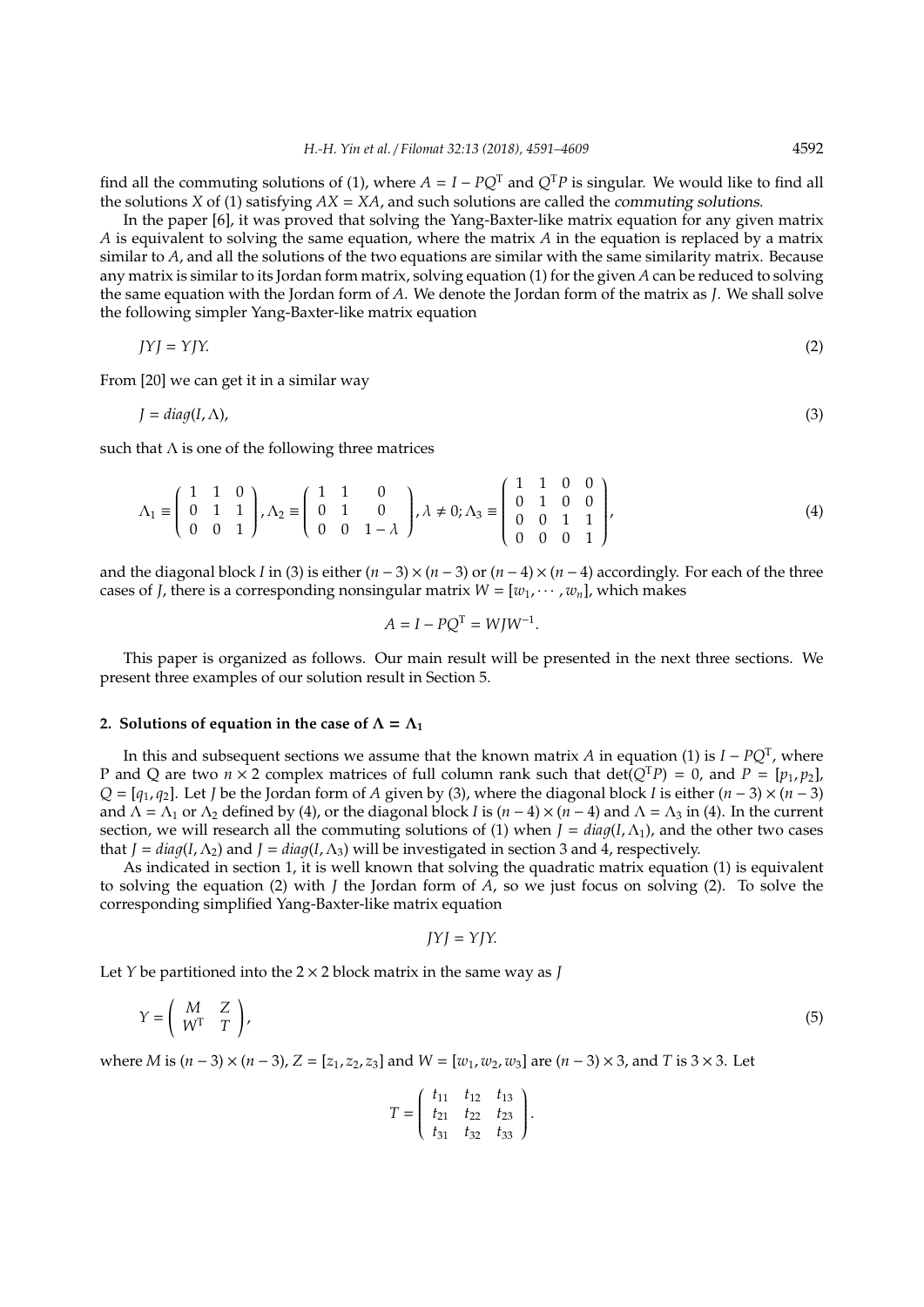Then (5) becomes

$$
Y = \begin{pmatrix} M & z_1 & z_2 & z_3 \\ w_1^T & t_{11} & t_{12} & t_{13} \\ w_2^T & t_{21} & t_{22} & t_{23} \\ w_3^T & t_{31} & t_{32} & t_{33} \end{pmatrix},
$$

and *J* can be written as

$$
J = \begin{pmatrix} I_{n-3} & & & \\ & 1 & 1 & \\ & & 1 & 1 \\ & & & 1 \end{pmatrix}.
$$

**Theorem 2.1** Suppose  $A = I - PQ^T$  is such that  $\Lambda = \Lambda_1$  in its Jordan form (3) with  $det(Q^T P) = 0$ . Then all the commuting solutions of (1) are  $X = WYW^{-1}$  with  $Y$  partition as (6), such that  $M$  is an arbitrary  $(n-3) \times (n-3)$  projection matrix.

(i)When  $t_{11} = 0$ , then  $t_{12} = 0$ , the vectors  $z_3$  and  $w_1^T$  belong to the range space of *M*, and  $t_{13} = w_1^T z_3$ . (ii)When  $t_{11} = 1$ , then  $t_{12} = 1$ , the vectors  $z_3$  and  $w_1^T$  belong to the null space of *M*, and  $t_{13} = -w_1^T z_3$ . **Proof:** All the commuting solutions of (2) must satisfy

$$
JY = YJ.
$$

Then the above matrix equation equivalent to the system

$$
\left\{\begin{array}{l} z_2=z_1+z_2,\\ z_3=z_2+z_3,\\ w_1^\mathrm{T}+w_2^\mathrm{T}=w_1^\mathrm{T},\\ w_2^\mathrm{T}+w_3^\mathrm{T}=w_2^\mathrm{T},\\ t_{11}+t_{21}=t_{11},\\ t_{12}+t_{22}=t_{11}+t_{12},\\ t_{23}+t_{13}=t_{12}+t_{13},\\ t_{21}+t_{31}=t_{21},\\ t_{22}+t_{32}=t_{21}+t_{22},\\ t_{23}+t_{33}=t_{22}+t_{23},\\ t_{32}=t_{31}+t_{32},\\ t_{33}=t_{32}+t_{33}.\\ \end{array}\right.
$$

From the first four equations above, we can solve  $z_1 = 0$ ,  $z_2 = 0$ ,  $w_2^T = 0$ ,  $w_3^T = 0$ , respectively. We can obtain  $t_{21} = t_{32} = 0$  from the fifth, the twelfth and the ninth equations. We can solve  $t_{31} = 0$  from  $t_{21} + t_{31} = t_{21}$ . We can get  $t_{11} = t_{22} = t_{33}$  from the two equations of the sixth and the tenth. Then  $t_{12} = t_{23}$  from  $t_{23} + t_{13} = t_{12} + t_{13}$ . Substituting them into *Y*, then

$$
Y = \left(\begin{array}{cccc} M & 0 & 0 & z_3 \\ w_1^T & t_{11} & t_{12} & t_{13} \\ 0 & 0 & t_{11} & t_{12} \\ 0 & 0 & 0 & t_{11} \end{array}\right).
$$

Thus, the matrix equation (2) is equivalent to

$$
\left\{\begin{array}{l} M^2=M,\\ Mz_3=(1-t_{11})z_3,\\ w_1^\mathrm{T}M=(1-t_{11})w_1^\mathrm{T},\\ t_{11}^2=t_{11},\\ t_{11}^2+2t_{11}t_{12}=2t_{11}+t_{12},\\ w_1^\mathrm{T}z_3=t_{11}+2t_{12}+t_{13}-2t_{11}t_{13}-2t_{11}t_{12}-t_{12}^2,\\ t_{11}^2+2t_{11}t_{12}=t_{12}+2t_{11}. \end{array}\right.
$$

(7)

,  $(6)$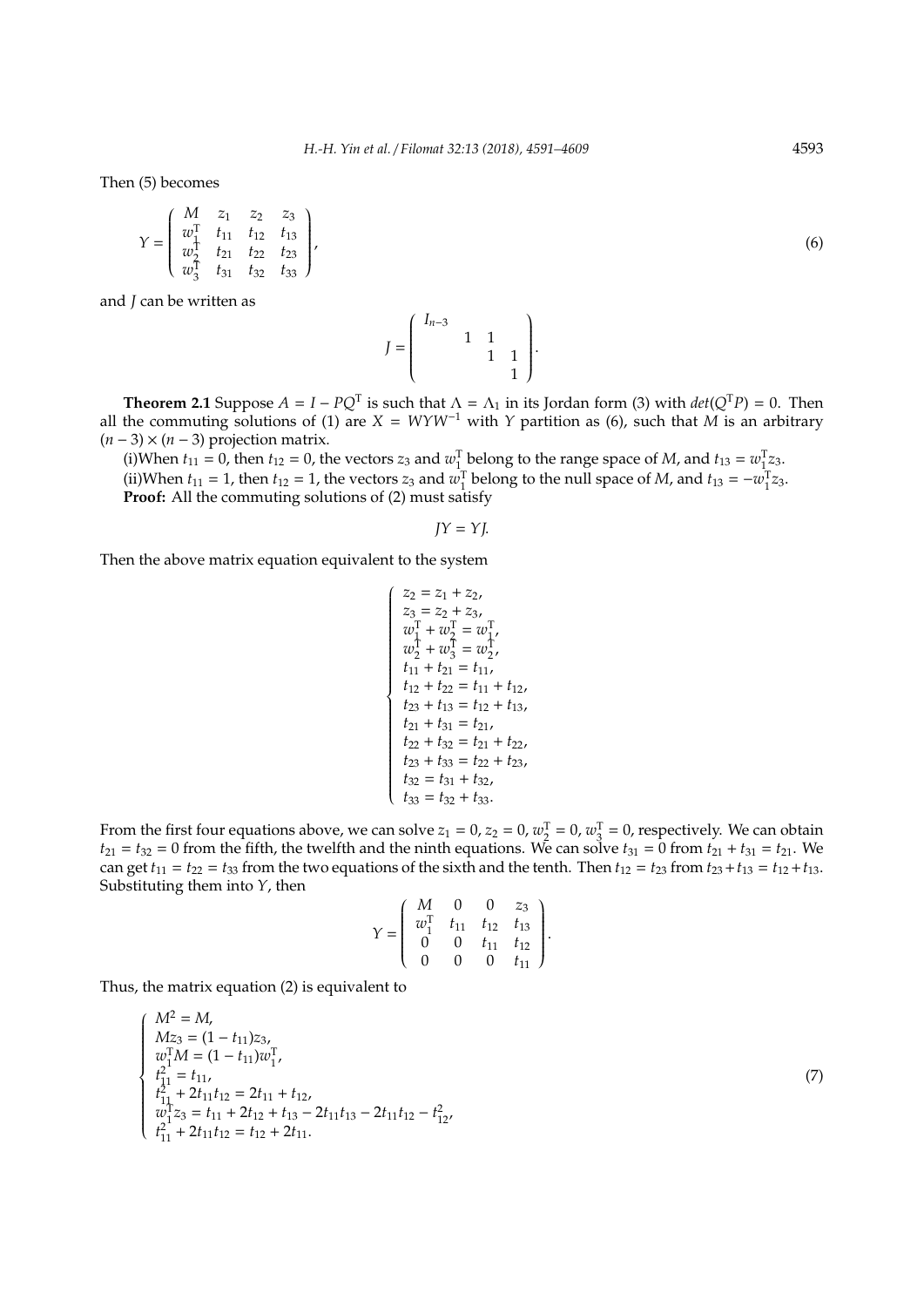From the above fourth equation we can know either  $t_{11} = 0$  or  $t_{11} = 1$ . Therefore we have the following result.

(i) When  $t_{11} = 0$ , from the fifth equation above we can solve  $t_{12} = 0$ , then we obtain the following system from (7)

$$
\begin{cases}\nM^2 = M, \\
Mz_3 = z_3, \\
w_1^{\text{T}}M = w_1^{\text{T}}, \\
w_1^{\text{T}}z_3 = t_{13},\n\end{cases}
$$

which is the first statement of Theorem 2.1.

(ii) When  $t_{11} = 1$ , then  $t_{12} = 1$ , and (7) is reduced to

$$
\begin{cases}\nM^2 = M, \\
Mz_3 = 0, \\
w_1^{\text{T}}M = 0, \\
w_1^{\text{T}}z_3 = -t_{13},\n\end{cases}
$$

where *w*<sup>1</sup> and *z*<sup>3</sup> are two (*n*−3)−dimensional complex vectors and the second case of Theorem 2.1 is proved.

## **3. Solutions of equation in the case of**  $\Lambda = \Lambda_2$

We now consider the second case that the Jordan form of the matrix *A* is  $J = diag(I, \Lambda_2)$ . That is to say, *J* can be written as

$$
J = \begin{pmatrix} I_{n-3} & & & \\ & 1 & 1 & & \\ & & 1 & & \\ & & & 1 - \lambda \end{pmatrix},
$$

and *Y* is partitioned as (6). We solve the equation (2).

**Theorem 3.1** Suppose  $A = I - PQ^T$  is such that  $\Lambda = \Lambda_2$  in its Jordan form (3) with  $det(Q^T P) = 0$ . Then all the commuting solutions of (1) are *X* = *WYW*<sup>−</sup><sup>1</sup> with *Y* partition as (6), such that *M* is an arbitrary  $(n-3) \times (n-3)$  projection matrix,  $t_{33}$  is either 0 or  $1 - \lambda$ .

(i) When  $t_{11} = 0$ , then the vectors  $z_2$  and  $w_1^T$  belong to the range space of *M*, and  $t_{12} = w_1^T z_2$ .

(ii) When  $t_{11} = 1$ , then the vectors  $z_2$  and  $w_1^T$  belong to the null space of *M*, and  $t_{12} = 1 - w_1^T z_2$ .

**Proof:** All the commuting solutions of (2) must satisfy

$$
JY = YJ
$$

Then the above matrix equation is equivalent to the following system

$$
\begin{cases}\nz_1 + z_2 = z_2, \\
(1 - \lambda)z_3 = z_3, \\
w_1^\mathrm{T} + w_2^\mathrm{T} = w_1^\mathrm{T}, \\
(1 - \lambda)w_3^\mathrm{T} = w_3^\mathrm{T}, \\
t_{11} + t_{21} = t_{11}, \\
t_{11} + t_{12} = t_{12} + t_{22}, \\
(1 - \lambda) t_{13} = t_{13} + t_{23}, \\
t_{21} + t_{22} = t_{22}, \\
(1 - \lambda) t_{23} = t_{23}, \\
(1 - \lambda) t_{31} = t_{31}, \\
(1 - \lambda) t_{32} = t_{31} + t_{32}.\n\end{cases}
$$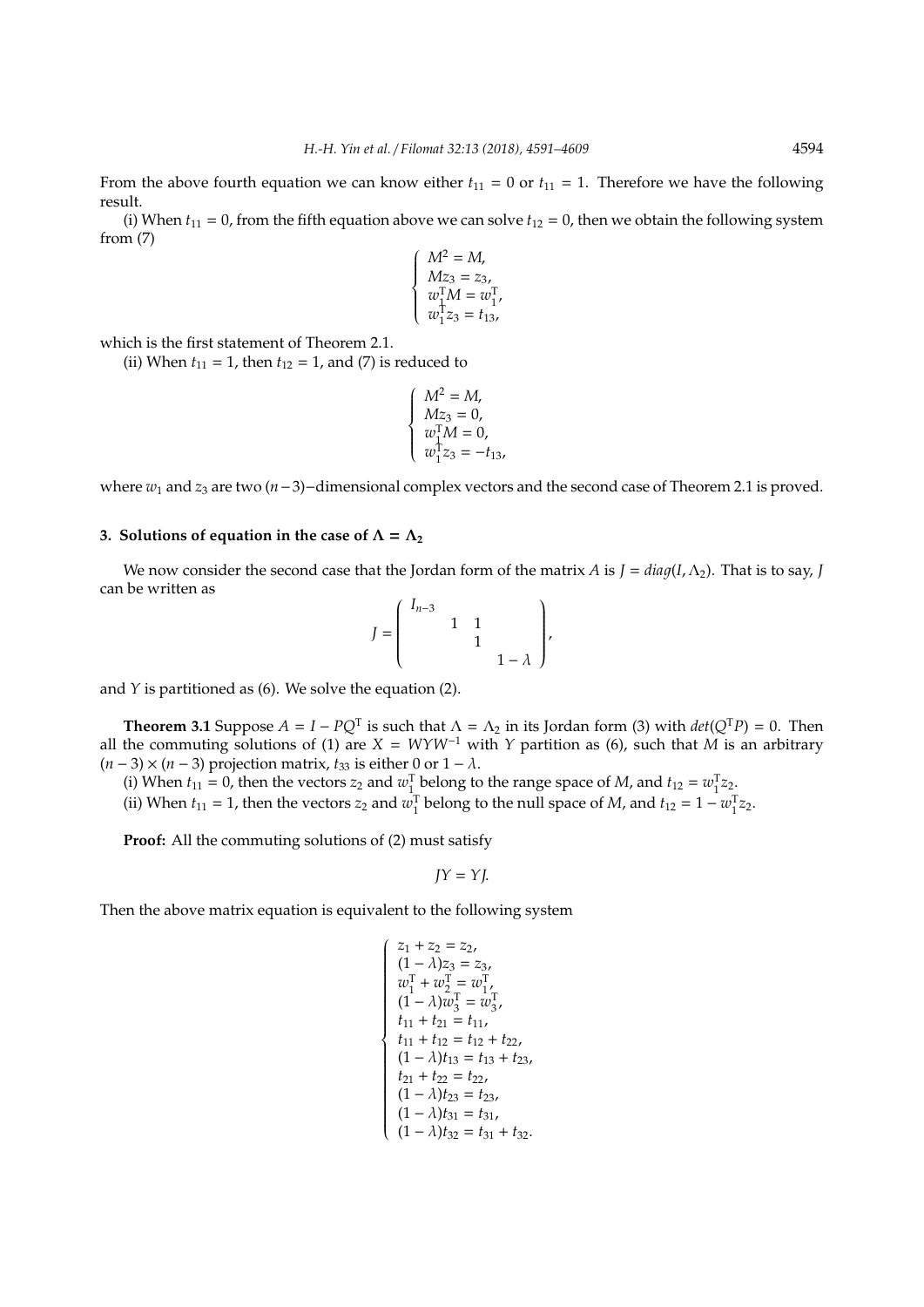From the first equation above,  $z_1 = 0$ . Since  $\lambda \neq 0$ , from the second equation,  $z_3 = 0$ . Similarly, from the two equations of the third and the fourth, we can obtain  $w_2^T = 0$ ,  $w_3^T = 0$ , respectively. The two equations  $(1 - \lambda)$ *t*<sub>13</sub> = *t*<sub>13</sub> + *t*<sub>23</sub> and  $(1 - \lambda)$ *t*<sub>23</sub> = *t*<sub>23</sub> imply *t*<sub>23</sub> = *t*<sub>13</sub> = 0. The two equations  $(1 - \lambda)$ *t*<sub>31</sub> = *t*<sub>31</sub> and  $(1 - \lambda)t_{32} = t_{31} + t_{32}$  imply  $t_{31} = t_{32} = 0$ . So  $t_{21} = 0$  from  $t_{11} + t_{21} = t_{11}$  and  $t_{11} = t_{22}$  since  $t_{11} + t_{12} = t_{12} + t_{22}$ . Substituting them into *Y*, then

$$
Y = \left(\begin{array}{cccc} M & 0 & z_2 & 0 \\ w_1^{\mathrm{T}} & t_{11} & t_{12} & 0 \\ 0 & 0 & t_{11} & 0 \\ 0 & 0 & 0 & t_{33} \end{array}\right).
$$

Thus, the matrix equation  $JYJ = YJY$  becomes

$$
\begin{cases}\nM^2 = M, \\
Mz_2 = (1 - t_{11})z_2, \\
w_1^{\mathrm{T}}M = (1 - t_{11})w_1^{\mathrm{T}}, \\
t_{11}^2 = t_{11}, \\
w_1^{\mathrm{T}}z_2 = t_{12} + 2t_{11} - 2t_{11}t_{12} - t_{11}^2, \\
(1 - \lambda)t_{33}^2 = (1 - \lambda)^2 t_{33}.\n\end{cases}
$$
\n(8)

The fourth equation of (8) indicates that either *t*<sub>11</sub> =0 or *t*<sub>11</sub> =1. The equation of  $(1 - \lambda)t_{33}^2 = (1 - \lambda)^2 t_{33}$  implies either  $t_{33} = 0$  or  $t_{33} = 1 - \lambda$ .

(i) When  $t_{11} = 0$ , then (8) is simplified to

$$
\begin{cases}\nM^2 = M, \\
Mz_2 = z_2, \\
w_1^{\text{T}}M = w_1^{\text{T}}, \\
w_1^{\text{T}}z_2 = t_{12},\n\end{cases}
$$

which proves the first statement of Theorem 3.1.

(ii) When  $t_{11} = 1$ , and the system  $(8)$  is reduced to

$$
\begin{cases}\nM^2 = M, \\
Mz_2 = 0, \\
w_1^{\text{T}}M = 0, \\
w_1^{\text{T}}z_2 = 1 - t_{12},\n\end{cases}
$$

where either  $t_{33} = 0$  or  $t_{33} = 1 - \lambda$ ,  $w_1$  and  $z_2$  are two  $(n-3)$ –dimensional complex vectors and the second statement of Theorem 3.1 is proved.

## **4. Solutions of equation in the case of**  $\Lambda = \Lambda_3$

Unlike the previous two cases, both  $\Lambda_1$  and  $\Lambda_2$  are 3 × 3 matrices. In this section we will study the third case  $\Lambda_3$  is a  $4 \times 4$  matrix. To solve the equation (2), We define the rank of matrix *M* as *r*(*M*).

The splitting of *Y* is the same as (5), but *M* is (*n* − 4) × (*n* − 4), *Z* = [*z*<sub>1</sub>, *z*<sub>2</sub>, *z*<sub>3</sub>, *z*<sub>4</sub>] and *W* = [*w*<sub>1</sub>, *w*<sub>2</sub>, *w*<sub>3</sub>, *w*<sub>4</sub>] are (*n* − 4) × 4, *T* is 4 × 4. Let

$$
T = \left(\begin{array}{cccc} t_{11} & t_{12} & t_{13} & t_{14} \\ t_{21} & t_{22} & t_{23} & t_{24} \\ t_{31} & t_{32} & t_{33} & t_{34} \\ t_{41} & t_{42} & t_{43} & t_{44} \end{array}\right).
$$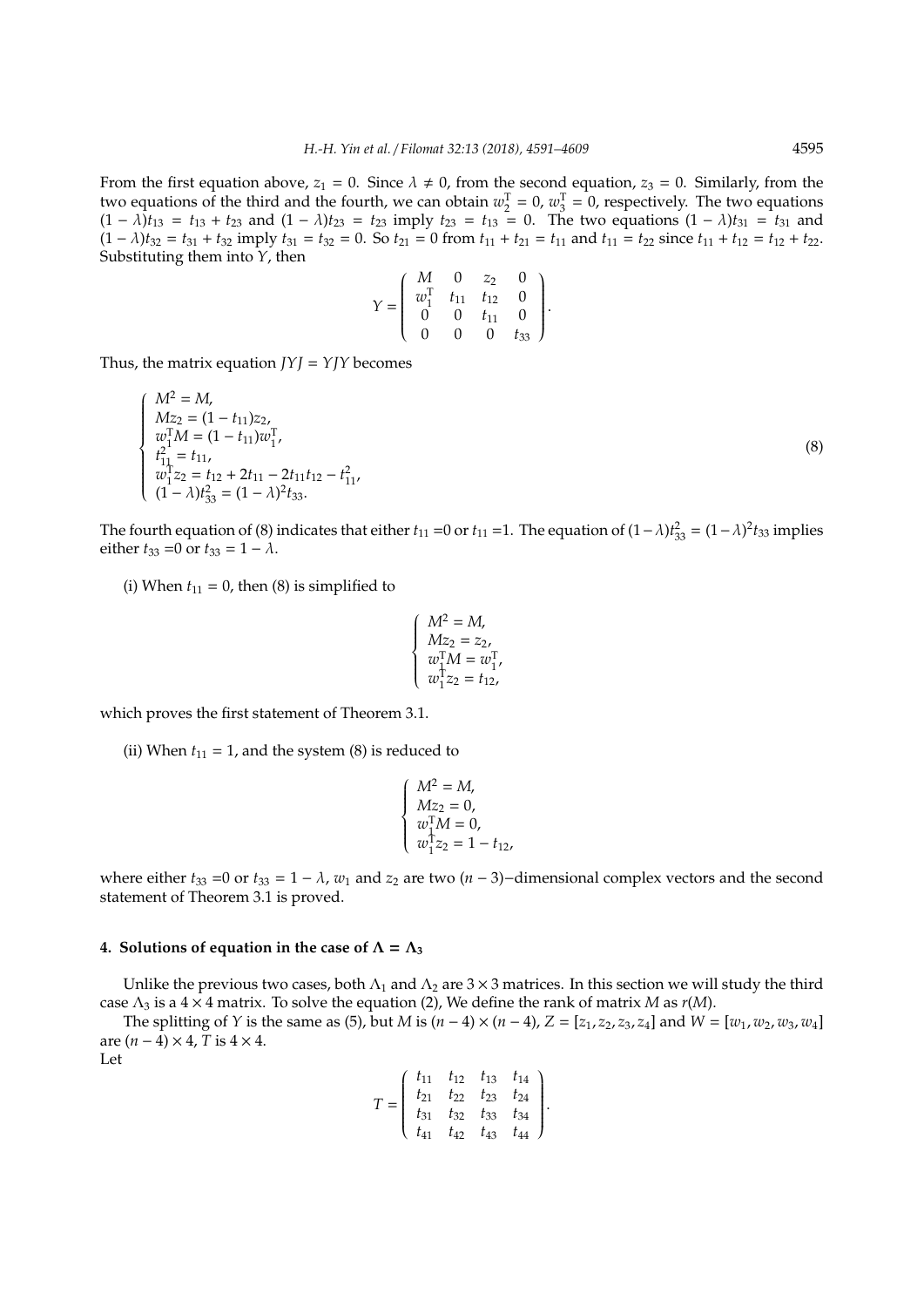The (5) can be written as

$$
Y = \begin{pmatrix} M & z_1 & z_2 & z_3 & z_4 \\ w_1^T & t_{11} & t_{12} & t_{13} & t_{14} \\ w_2^T & t_{21} & t_{22} & t_{23} & t_{24} \\ w_3^T & t_{31} & t_{32} & t_{33} & t_{34} \\ w_4^T & t_{41} & t_{42} & t_{43} & t_{44} \end{pmatrix},
$$

and similarly, *J* can be written as

$$
J = \begin{pmatrix} I_{n-4} & & & \\ & 1 & 1 & & \\ & & 1 & & \\ & & & 1 & 1 \\ & & & & 1 \end{pmatrix}.
$$

All the commuting solutions of (2) must satisfy

$$
JY = YJ
$$

Then the above matrix equation becomes

ſ

 $\overline{\phantom{a}}$ 

$$
\begin{array}{ccccccccc} M & z_1 & z_1+z_2 & z_3 & z_3+z_4 \\ w_1^T & t_{11} & t_{11}+t_{12} & t_{13} & t_{13}+t_{14} \\ w_2^T & t_{21} & t_{21}+t_{22} & t_{23} & t_{23}+t_{24} \\ w_3^T & t_{31} & t_{31}+t_{32} & t_{33} & t_{33}+t_{34} \\ w_4^T & t_{41} & t_{41}+t_{42} & t_{43} & t_{43}+t_{44} \end{array} = \begin{pmatrix} M & z_1 & z_2 & z_3 & z_4 \\ w_1^T + w_2^T & t_{11}+t_{21} & t_{12}+t_{22} & t_{13}+t_{23} & t_{14}+t_{24} \\ w_2^T & t_{21} & t_{22} & t_{23} & t_{24} \\ w_3^T + w_4^T & t_{31}+t_{41} & t_{32}+t_{42} & t_{33}+t_{43} & t_{34}+t_{44} \\ w_4^T & t_{41} & t_{42} & t_{43} & t_{44} \end{pmatrix}.
$$

From the two equations of  $z_1 + z_2 = z_2$  and  $z_3 + z_4 = z_4$ , we can obtain  $z_1 = 0$ ,  $z_3 = 0$ , respectively. We can solve  $w_2^T = 0$  from  $w_1^T = w_1^T + w_2^T$ , so  $w_4^T = 0$  from  $w_3^T = w_3^T + w_4^T$  and  $t_{21} = t_{23} = t_{41} = t_{43} = 0$  from equating entries (2,2), (2,4), (4,2), (4,4) of both sides in above system. Then  $t_{11} = t_{22}$  from  $t_{11} + t_{12} = t_{12} + t_{22}$ .  $t_{13} = t_{24}$ from  $t_{13} + t_{14} = t_{14} + t_{24}$ , so  $t_{31} = t_{42}$  from  $t_{31} + t_{32} = t_{32} + t_{42}$  and  $t_{33} = t_{44}$  since  $t_{33} + t_{34} = t_{34} + t_{44}$ . Then (9) becomes

$$
Y = \left(\begin{array}{cccc} M & 0 & z_2 & 0 & z_4 \\ w_1^T & t_{11} & t_{12} & t_{13} & t_{14} \\ 0 & 0 & t_{11} & 0 & t_{13} \\ w_3^T & t_{31} & t_{32} & t_{33} & t_{34} \\ 0 & 0 & t_{31} & 0 & t_{33} \end{array}\right).
$$

Thus, the equation (2) is equivalent to the system

$$
\begin{cases}\nM^2 = M, \\
Mz_2 + t_{11}z_2 + t_{31}z_4 = z_2, \\
Mz_4 + t_{13}z_2 + t_{33}z_4 = z_4, \\
w_1^T M + t_{11}w_1^T + t_{13}w_3^T = w_1^T, \\
w_3^T M + t_{31}w_1^T + t_{33}w_3^T = w_3^T, \\
t_{11}^2 + t_{13}t_{31} = t_{11}, \\
t_{11}t_{13} + t_{13}t_{33} = t_{13}, \\
w_1^T z_4 + t_{11}t_{14} + t_{11}t_{13} + t_{12}t_{13} + t_{13}t_{34} + t_{13}t_{33} + t_{14}t_{33} = 2t_{13} + t_{14}, \\
t_{11}t_{31} + t_{31}t_{33} = t_{31}, \\
w_3^T z_2 + t_{31}t_{12} + t_{11}t_{31} + t_{11}t_{32} + t_{32}t_{33} + t_{31}t_{33} + t_{31}t_{34} = 2t_{31} + t_{32}, \\
t_{33}^2 + t_{13}t_{31} = t_{33}, \\
w_1^3 z_2 + t_{11}^2 + 2t_{11}t_{12} + t_{13}t_{32} + t_{13}t_{31} + t_{14}t_{31} = 2t_{11} + t_{12}, \\
w_3^T z_4 + t_{31}t_{14} + t_{13}t_{31} + t_{13}t_{32} + 2t_{34}t_{33} + t_{33}^2 = 2t_{33} + t_{34}.\n\end{cases}
$$
\n(10)

By observing the above equations, the equation  $t_{11}t_{13} + t_{13}t_{33} = t_{13}$  implies either  $t_{13} = 0$  or  $t_{11} + t_{33} = 1$  and the equation  $t_{11}t_{31} + t_{31}t_{33} = t_{31}$  implies either  $t_{31} = 0$  or  $t_{11} + t_{33} = 1$ . We consider the first case  $t_{11} + t_{33} = 1$ , which leads to the following proposition.

,  $(9)$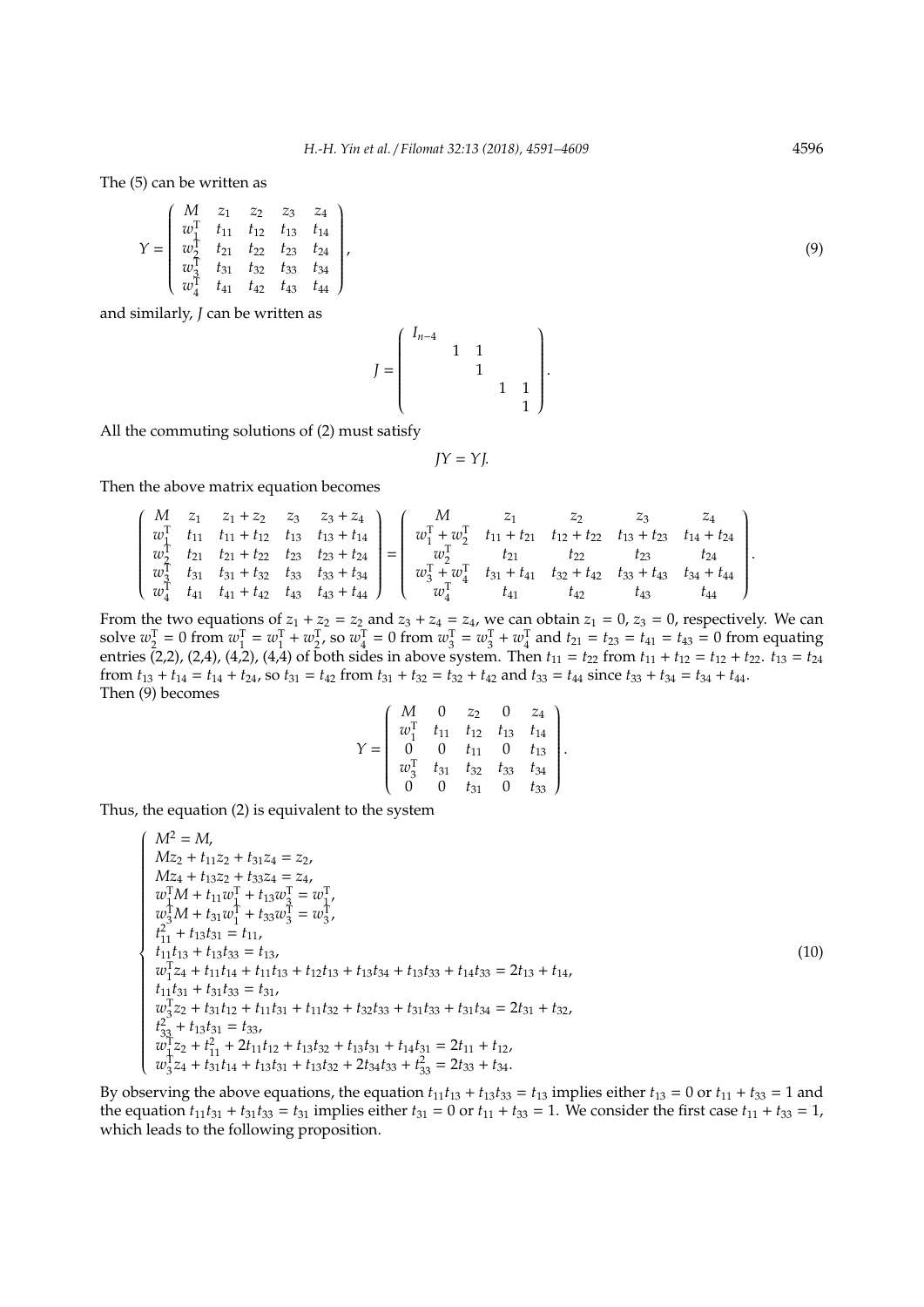**Proposition 4.1.** *Suppose*  $A = I - PQ^T$  *is such that*  $\Lambda = \Lambda_3$  *in its Jordan form* (3) *with det*( $Q^T P$ ) = 0*. Then all the commuting solutions of (1) are*  $X = WYW^{-1}$  *with Y partition as (9), such that M is an arbitrary (n – 4)*  $\times$  (*n – 4*) *projection matrix, the vectors S, S*<sup>T</sup> *belong to the null space of I* − *M and the vectors T, T*<sup>T</sup> *belong to the null space of M*, when  $t_{11} + t_{33} = 1$ ,

*(i)*  $t_{13} = 0$ ,  $t_{31} \neq 0$ , then  $t_{11} = 0$  or 1,  $t_{33} = 1 - t_{11}$  and  $t_{31}$  is an arbitrary non-zero complex number,  $t_{12}$  and  $t_{32}$ *are two arbitrary complex numbers.*

*If t*<sub>11</sub> = 0, then t<sub>33</sub> = 1,  $z_4$  belongs to the null space of M and  $w_1^{\rm T}$  belongs to the range space of M, the vectors of  $z_4$  *and*  $w_1^T$  *satisfy*  $w_1^T z_4 = 0$ ,  $z_2 = t_{31}z_4 + S$ ,  $w_3^T = -t_{31}w_1^T + T^T$ ,  $t_{14} = \frac{t_{12} - w_1^T z_2}{t_{31}}$  $\frac{w_1^2 z_2}{t_{31}}$  and  $t_{34} = 1 - t_{31}t_{14} - w_3^T z_4$ .

*If t*<sub>11</sub> = 1, then t<sub>33</sub> = 0,  $z_4$  belongs to the range space of M and  $w_1^\text{T}$  belongs to the null space of M, the vectors of

 $z_4$  *and*  $w_1^T$  *satisfy*  $w_1^T z_4 = 0$ ,  $z_2 = -t_{31}z_4 + T$ ,  $w_3^T = t_{31}w_1^T + S^T$ ,  $t_{14} = \frac{1-t_{12}-w_1^T z_2}{t_{31}}$  $t_{31}^{2-w_1 22}$  and  $t_{34} = t_{31}t_{14} + w_3^T z_4$ . *(ii)*  $t_{13} = t_{31} = 0$ , then  $t_{11} = 0$  or 1,  $t_{33} = 1 - t_{11}$ ,  $t_{14}$  and  $t_{32}$  are two arbitrary complex numbers.

If  $t_{11} = 0$ , then  $t_{33} = 1$ ,  $z_2$ ,  $w_1^T$  belong to the range space of M and  $z_4$ ,  $w_3^T$  belong to the null space of M, the

vectors of  $z_4$ ,  $w_1^T$ ,  $z_2$  and  $w_3^T$ , which satisfy the two equations of  $w_1^T z_4 = 0$  and  $w_3^T z_2 = 0$ ,  $t_{12} = w_1^T z_2$  and  $t_{34} = 1 - w_3^T z_4$ .

If  $t_{11} = 1$ , then  $t_{33} = 0$ ,  $z_2$ ,  $w_1^T$  belong to the null space of M and  $z_4$ ,  $w_3^T$  belong to the range space of M, *the vectors of*  $z_4$ ,  $w_1^T$ ,  $z_2$  *and*  $w_3^T$ , *which satisfy the two equations of*  $w_1^T z_4 = 0$  *and*  $w_3^T z_2 = 0$ ,  $t_{12} = 1 - w_1^T z_2$  *and*  $t_{34} = w_3^T z_4.$ 

 $(iii)$  $t_{13} \neq 0$ ,  $t_{31} = 0$ , then  $t_{11} = 0$  or 1,  $t_{33} = 1 - t_{11}$  and  $t_{13}$  *is an arbitrary non-zero complex number,*  $t_{14}$  *and*  $t_{32}$ *are two arbitrary complex numbers.*

*If t* $_{11}$  *= 0, then t* $_{33}$  *= 1,*  $z_2$  *belongs to the range space of M and*  $w_3^\Gamma$  *belongs to the null space of M, the vectors of*  $z_2$  and  $w_3^T$  satisfy  $w_3^T z_2 = 0$ ,  $z_4 = -t_{13}z_2 + T$ ,  $w_1^T = t_{13}w_3^T + S^T$ ,  $t_{12} = t_{13}t_{32} + w_1^T z_2$  and  $t_{34} = 1 - t_{13}t_{32} - w_3^T z_4$ .

*If*  $t_{11} = 1$ , then  $t_{33} = 0$ ,  $z_2$  belongs to the null space of M and  $w_3^T$  belongs to the range space of M, the vectors of  $z_2$  and  $w_3^T$  satisfy  $w_3^T z_2 = 0$ ,  $z_4 = t_{13} z_2 + S$ ,  $w_1^T = -t_{13} w_3^T + T^T$ ,  $t_{12} = 1 - t_{13} t_{32} - w_1^T z_2$  and  $t_{34} = t_{13} t_{32} + w_3^T z_4$ .

 $(iv)t_{13} \neq 0$ ,  $t_{31} \neq 0$ ,  $t_{11}$  *and*  $t_{13}$  *are two arbitrary non-zero complex numbers,*  $t_{12}$  *and*  $t_{14}$  *are two arbitrary complex numbers, w*<sub>1</sub> and z<sub>2</sub> are two (*n* − 4)–*dimensional complex vectors, then*  $t_{33} = 1 - t_{11}$ ,  $t_{31} = \frac{t_{11}(1-t_{11})}{t_{13}}$  $\frac{(1-t_{11})}{t_{13}}$ ,  $z_4 = \frac{(t_{33}I-M)z_2}{t_{31}}$  $\frac{(-1)(1/2)}{t_{31}}$  $w_3^{\text{T}} = \frac{w_1^{\text{T}}(t_{33}I - M)}{t_{13}}$  $\frac{t_{33}I - M_1}{t_{13}}$ ,  $t_{34} = 1 - t_{12} - \frac{w_1^T z_4}{t_{13}}$ *t*<sub>13</sub> and  $t_{32} = \frac{t_{11} + t_{12} - 2t_{11}t_{12} - t_{14}t_{31} - w_1^T z_2}{t_{13}}$  $\frac{t_{12} \cdot t_{14} \cdot s_1 - t_{14} \cdot s_2}{t_{13}}$ .

**Proof**: When  $t_{11} + t_{33} = 1$ , the system (10) becomes the following form after some simplifications.

 $t_{11} + t_{33} = 1$ ,  $t_{11}^2 + t_{13}t_{31} = t_{11}$ ,  $t_{33}^2 + t_{13}t_{31} = t_{33}$  $\widetilde{M}^2 = M$ ,  $Mz_2 = (1 - t_{11})z_2 - t_{31}z_4$  $Mz_4 = (1 - t_{33})z_4 - t_{13}z_2$  $w_1^{\text{T}}M = (1 - t_{11})w_1^{\text{T}} - t_{13}w_2^{\text{T}}$  $w_3^{\text{T}}M = (1 - t_{33})w_3^{\text{T}} - t_{31}w_1^{\text{T}}$  $w_1^T z_2 + 2t_{11}t_{12} + t_{13}t_{32} + t_{14}t_{31} = t_{11} + t_{12}$  $w_3^{\text{T}}z_4 + t_{31}t_{14} + t_{13}t_{32} + 2t_{34}t_{33} = t_{33} + t_{34}$  $w_1^{\mathsf{T}} z_4 = t_{13}(1 - t_{12} - t_{34}),$  $w_3^{\dagger} z_2 = t_{31}(1 - t_{12} - t_{34}).$ 

From the first three equations of (11) indicate that  $t_{11}t_{33} = t_{13}t_{31}$ .

(i) When  $t_{13} = 0$ ,  $t_{31} \neq 0$ , we can get either  $t_{11} = 0$  or  $t_{11} = 1$  from the second equation in above system.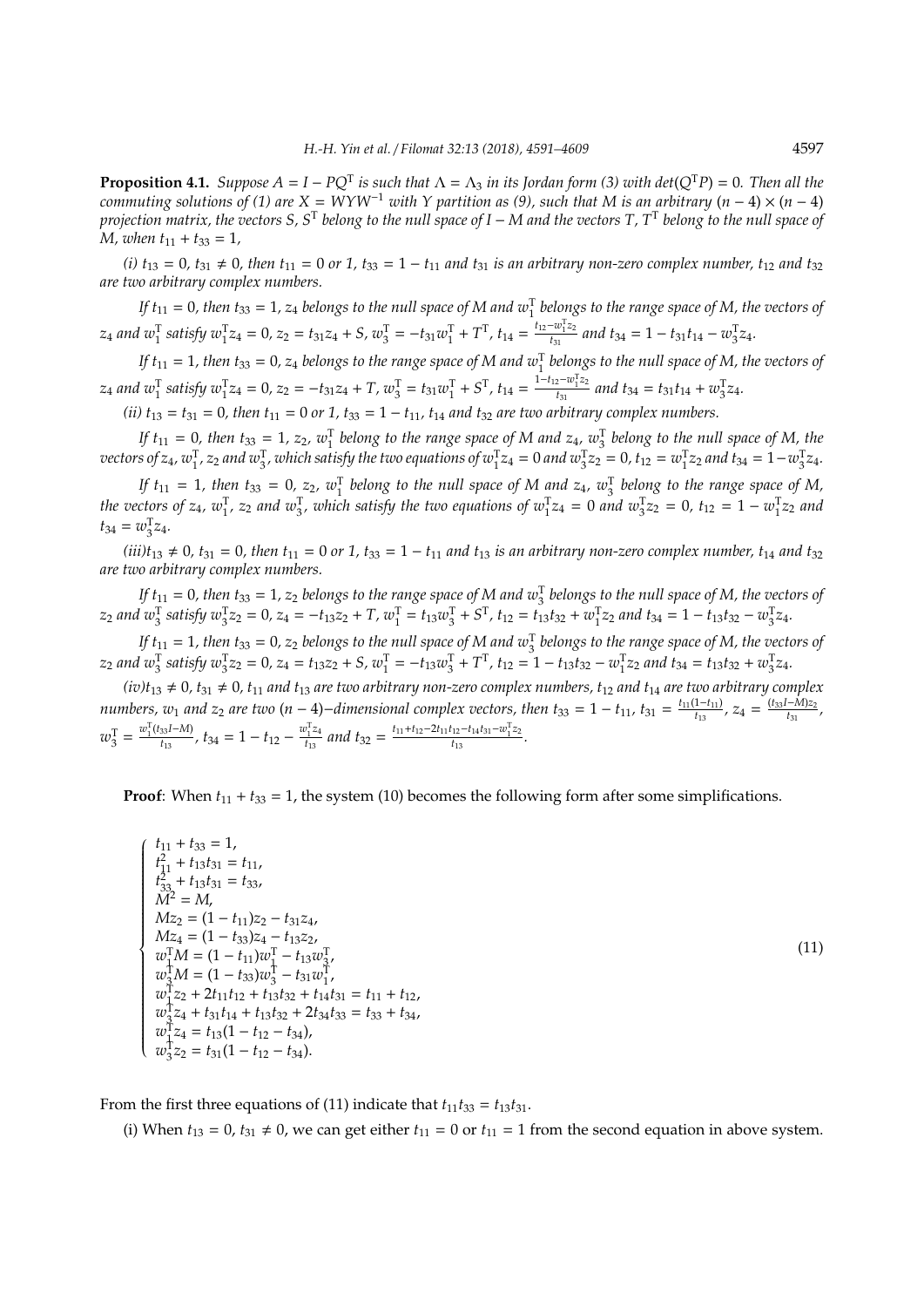If  $t_{11} = 0$ , then  $t_{33} = 1$ . The (11) can be written as

$$
\left\{\begin{array}{l} M^2=M,\\ Mz_4=0,\\ w_1^\mathsf{T}M=w_1^\mathsf{T},\\ w_1^\mathsf{T}z_4=0,\\ Mz_2=z_2-t_{31}z_4,\\ w_3^\mathsf{T}M=-t_{31}w_1^\mathsf{T},\\ w_1^\mathsf{T}z_2+t_{14}t_{31}=t_{12},\\ w_3^\mathsf{T}z_4+t_{31}t_{14}=1-t_{34},\\ w_3^\mathsf{T}z_2=t_{31}(1-t_{12}-t_{34}). \end{array}\right.
$$

From the above system, we can know that for any the vectors of  $z_4$  and  $w_1^T$ , which satisfy  $z_4$  belongs to the null space of *M*,  $w_1^T$  belongs to the range space of *M* and  $w_1^T z_4 = 0$ . From the second equation of (12), we can obtain  $(I - M)\overline{z_4} = z_4$ , then  $r(I - M) = r(I - M, z_4)$ . The fifth equation of the system above is simplified to  $(I - M)z_2 = t_{31}z_4$ , and such the solution vector  $z_2$  must exist.  $z_2 = z_0 + S$ , where  $z_0$  is a special solution to the equation  $(I - M)z_2 = t_{31}z_4$  and *S* is a fundamental system of solutions to the equation  $(I - M)z_2 = 0$ . Obviously  $z_0$  can be taken as  $t_{31}z_4$  and *S* satisfies the equation of  $(I - M)S = 0$ , thus

$$
z_2 = t_{31}z_4 + S.
$$

Similarly to the idea above,  $r(M) = r(M, w_1^T)$  can be obtained from the equation of  $w_1^T M = w_1^T$ . Then the solution vector  $w_3^T$  of the equation  $w_3^T M = -t_{31} w_1^T$  can be written as

$$
w_3^{\rm T} = -t_{31}w_1^{\rm T} + T^{\rm T},
$$

where  $-t_{31}w_1^T$  is a special solution to the equation  $w_3^T M = -t_{31}w_1^T$  and  $T^T$  is a fundamental system of solutions to the equation  $w_3^T M = 0$ ,  $T^T$  satisfies the equation of  $T^T M = 0$ . Substituting  $z_2$  and  $w_3^T$  into the last equation of (12), we can get

$$
-t_{31}^2 w_1^{\mathrm{T}} z_4 - t_{31} w_1^{\mathrm{T}} S + t_{31} T^{\mathrm{T}} z_4 + T^{\mathrm{T}} S = t_{31} (1 - t_{12} - t_{34}).
$$

The above equation is simplified to  $-t_{31}w_1^T S + t_{31}T^T z_4 = t_{31}(1-t_{12}-t_{34})$ . Since  $t_{31} \ne 0$ ,  $t_{31}$  can be an arbitrary non-zero complex number. For any  $t_{12}$  we can solve  $t_{14} = \frac{t_{12}-w_1^T z_2}{t_{12}}$  $rac{w_1 z_2}{t_{31}}$  from the seventh equation of (12). The equation  $w_3^T z_4 + t_{31} t_{14} = 1 - t_{34}$  implies  $t_{34} = 1 - t_{31} t_{14} - w_3^T z_4$ . Since  $t_{32}$  does not appear at all in the case, it is a free variable in all the commuting solutions.

When  $t_{13} = 0$ ,  $t_{31} \neq 0$ ,  $t_{11} = 1$ , then  $t_{33} = 0$ . The (11) becomes

$$
\left\{\begin{array}{l} M^2=M,\\ Mz_4=z_4,\\ w_1^\mathsf{T}M=0,\\ w_1^\mathsf{T}z_4=0,\\ Mz_2=-t_{31}z_4,\\ w_3^\mathsf{T}M=w_3^\mathsf{T}-t_{31}w_1^\mathsf{T},\\ w_1^\mathsf{T}z_2+t_{14}t_{31}=1-t_{12},\\ w_3^\mathsf{T}z_4+t_{31}t_{14}=t_{34},\\ w_3^\mathsf{T}z_2=t_{31}(1-t_{12}-t_{34}). \end{array}\right.
$$

Through observation, we can easily find that it is similar to the above situation, so I will just give some brief explanations. For any the vectors of  $z_4$  and  $w_1^T$ , which satisfy  $z_4$  belongs to the range space of *M*,  $w_1^T$ belongs to the null space of *M* and  $w_1^T z_4 = 0$ .

$$
z_2 = -t_{31}z_4 + T,
$$

(12)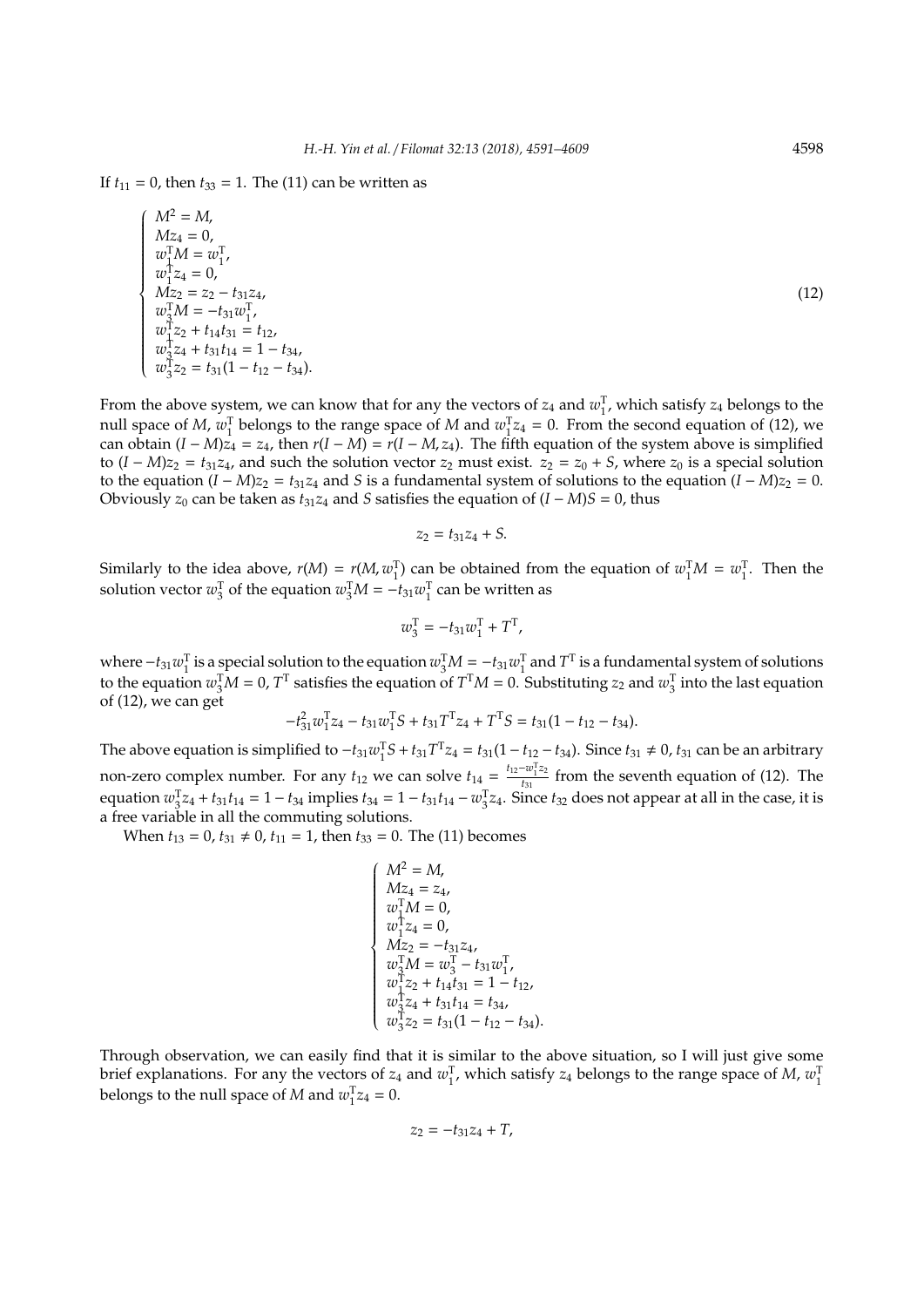where  $-t_{31}z_4$  is a special solution to the equation  $Mz_2 = -t_{31}z_4$  and *T* is a fundamental system of solutions to the equation  $Mz_2 = 0$ .

$$
w_3^{\rm T} = t_{31} w_1^{\rm T} + S^{\rm T},
$$

where  $t_{31}w_1^T$  is a special solution to the equation  $w_3^T(I - M) = t_{31}w_1^T$  and  $S^T$  is a fundamental system of solutions to the equation  $w_3^T(I - M) = 0$ . From the last three equations in above, we can solve *t*<sub>31</sub>, which is an arbitrary non-zero complex number,  $t_{14} = \frac{1-t_{12}-w_1^{\mathrm{T}}z_2}{t_{31}}$  $t_{\frac{3}{2}}t_{31}$  and  $t_{34} = w_3^Tz_4 + t_{14}t_{31}$ , where  $t_{32}$  and  $t_{12}$  are two arbitrary complex numbers, which is the proof of the first case of Proposition 4.1.

(ii) When  $t_{13} = t_{31} = 0$ , we can solve  $t_{11} = 0$  or  $t_{11} = 1$  from the equation of  $t_{11}^2 + t_{13}t_{31} = t_{11}$ . If  $t_{11} = 0$ , then  $t_{33} = 1$ . The system of (11) becomes

 $\sqrt{ }$ 

 $\left\{\begin{array}{c} \end{array}\right\}$ 

 $\sqrt{ }$ 

 $\begin{array}{c} \hline \end{array}$ 

 $\begin{array}{c} \hline \rule{0pt}{2.5ex} \rule{0pt}{2.5ex} \rule{0pt}{2.5ex} \rule{0pt}{2.5ex} \rule{0pt}{2.5ex} \rule{0pt}{2.5ex} \rule{0pt}{2.5ex} \rule{0pt}{2.5ex} \rule{0pt}{2.5ex} \rule{0pt}{2.5ex} \rule{0pt}{2.5ex} \rule{0pt}{2.5ex} \rule{0pt}{2.5ex} \rule{0pt}{2.5ex} \rule{0pt}{2.5ex} \rule{0pt}{2.5ex} \rule{0pt}{2.5ex} \rule{0pt}{2.5ex} \rule{0pt}{2.5ex} \$ 

$$
M^{2} = M,
$$
  
\n
$$
Mz_{2} = z_{2},
$$
  
\n
$$
Mz_{4} = 0,
$$
  
\n
$$
w_{1}^{T}M = w_{1}^{T},
$$
  
\n
$$
w_{3}^{T}M = 0,
$$
  
\n
$$
w_{1}^{T}z_{4} = 0,
$$
  
\n
$$
w_{1}^{T}z_{2} = t_{12},
$$
  
\n
$$
w_{3}^{T}z_{4} = 1 - t_{34}.
$$

Through the above system, For any the vectors of  $z_2$ ,  $z_4$ ,  $w_1^T$  and  $w_3^T$ , which satisfy  $z_2$ ,  $w_1^T$  belong to the range space of *M*,  $z_4$ ,  $w_3^T$  belong to the null space of *M*,  $w_1^T z_4 = 0$  and  $w_3^T z_2 = 0$ . we can solve  $t_{34} = 1 - w_3^T z_4$  and  $t_{12} = w_1^T z_2$  from the last two equations in above.

When  $t_{13} = t_{31} = 0$ ,  $t_{11} = 1$ , then  $t_{33} = 0$ . The system (11) is reduced to

$$
M^{2} = M,
$$
  
\n
$$
Mz_{2} = 0,
$$
  
\n
$$
Mz_{4} = z_{4},
$$
  
\n
$$
w_{1}^{T}M = 0,
$$
  
\n
$$
w_{3}^{T}M = w_{3}^{T},
$$
  
\n
$$
w_{1}^{T}z_{4} = 0,
$$
  
\n
$$
w_{1}^{T}z_{2} = 1 - t_{12},
$$
  
\n
$$
w_{3}^{T}z_{4} = t_{34}.
$$

Similar to the above, For any the vectors of  $z_2$ ,  $z_4$ ,  $w_1^T$  and  $w_3^T$ , which satisfy  $z_4$ ,  $w_3^T$  belong to the range space of *M*,  $z_2$ ,  $w_1^T$  belong to the null space of *M*,  $w_1^T z_4 = 0$  and  $w_3^T z_2 = 0$ . The last two equations of the system above imply  $t_{34} = w_3^T z_4$ ,  $t_{12} = 1 - w_1^T z_2$ . Clearly the above two systems does not involve  $t_{14}$ ,  $t_{32}$ , so they are free variables in all commuting solutions, which is the second statement of Proposition 4.1.

(iii) When  $t_{13} \neq 0$ ,  $t_{31} = 0$ , the second equation of (11) indicates that either  $t_{11} = 0$  or  $t_{11} = 1$ . If  $t_{11} = 0$ , then  $t_{33} = 1$ . The (11) now can be written as

$$
\begin{cases}\nM^2 = M, \\
Mz_2 = z_2, \\
w_3^{\mathrm{T}} M = 0, \\
w_3^{\mathrm{T}} z_2 = 0, \\
Mz_4 = -t_{13}z_2, \\
w_1^{\mathrm{T}} M = w_1^{\mathrm{T}} - t_{13}w_3^{\mathrm{T}}, \\
w_1^{\mathrm{T}} z_2 + t_{13}t_{32} = t_{12}, \\
w_3^{\mathrm{T}} z_4 + t_{13}t_{32} = 1 - t_{34}, \\
w_1^{\mathrm{T}} z_4 = t_{13}(1 - t_{12} - t_{34}).\n\end{cases}
$$

(13)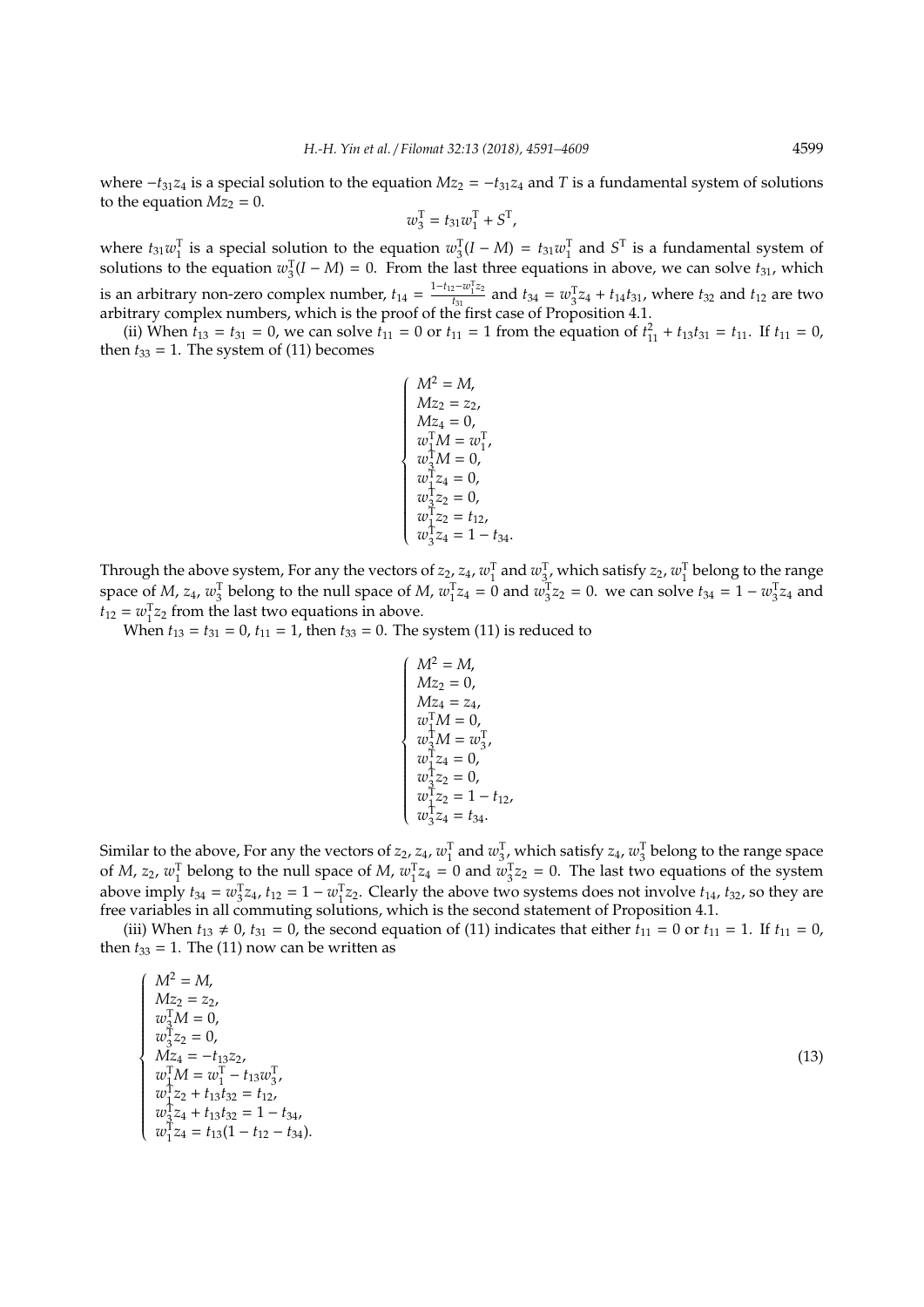From the above system, we can know that for any the vectors of  $z_2$  and  $w_3^T$ , which satisfy  $z_2$  belongs to the range space of *M*,  $w_3^T$  belongs to the null space of *M* and  $w_3^Tz_2 = 0$ . The equation of  $Mz_2 = z_2$  indicates that  $r(M) = r(M, z_2)$ , so the solution vector  $z_4$  of equation  $Mz_4 = -t_{13}z_2$  must exist and can be expressed as

$$
z_4 = -t_{13}z_2 + T,
$$

where  $-t_{13}z_2$  is a special solution to the equation  $Mz_4 = -t_{13}z_2$ , *T* is a fundamental system of solutions to the equation  $Mz_4 = 0$  and *T* satisfies the equation of  $MT = 0$ . From the third equation in above, we can obtain  $w_3^{\text{T}}(I-M) = w_3^{\text{T}}$ , so  $r(I-M) = r(I-M, w_3^{\text{T}})$ . Then the solution vector  $w_1^{\text{T}}$  of the equation  $w_1^{\text{T}}(I-M) = t_{13}w_3^{\text{T}}$ can be written as

$$
w_1^{\rm T} = t_{13} w_3^{\rm T} + S^{\rm T},
$$

where  $t_{13}w_3^{\text{T}}$  is a special solution to the equation  $w_1^{\text{T}}(I - M) = t_{13}w_3^{\text{T}}$  and  $S^{\text{T}}$  is a fundamental system of solutions to the equation  $w_1^T(I - M) = 0$ . *S*<sup>T</sup> satisfies the equation of *S*<sup>T</sup>(*I* − *M*) = 0. Substituting *z*<sub>4</sub> and  $w_1^T$ into the last equation in above, since  $t_{13} \neq 0$ ,  $t_{13}$  can be an arbitrary non-zero complex number. From the seventh and the eighth equations of (13), we can solve  $t_{12} = w_1^T z_2 + t_{13}t_{32}$ ,  $t_{34} = 1 - t_{13}t_{32} - w_3^T z_4$ , respectively, where  $t_{32}$  and  $t_{14}$  are two arbitrary complex numbers.

When  $t_{13} \neq 0$ ,  $t_{31} = 0$ ,  $t_{11} = 1$ , then  $t_{33} = 0$ . The system (11) are simplified to

$$
\begin{cases}\nM^2 = M, \\
Mz_2 = 0, \\
w_3^{\mathrm{T}} M = w_3^{\mathrm{T}}, \\
w_3^{\mathrm{T}} z_2 = 0, \\
Mz_4 = z_4 - t_{13}z_2, \\
w_1^{\mathrm{T}} M = -t_{13}w_3^{\mathrm{T}}, \\
w_1^{\mathrm{T}} z_2 + t_{13}t_{32} = 1 - t_{12}, \\
w_3^{\mathrm{T}} z_4 + t_{13}t_{32} = t_{34}, \\
w_1^{\mathrm{T}} z_4 = t_{13}(1 - t_{12} - t_{34}).\n\end{cases}
$$

The observation show that when  $t_{11} = 1$ , it is very similar to the above case. So I don't give the detailed proof process, and I only give some conclusions. For any the vectors of  $z_2$ ,  $w_3^T$ , which satisfy  $z_2$  belongs to the null space of *M*,  $w_3^T$  belongs to the range space of *M* and  $w_3^Tz_2 = 0$ .

$$
z_4=t_{13}z_2+S,
$$

where  $t_{13}z_2$  is a special solution to the equation  $(I - M)z_4 = t_{13}z_2$  and *S* is a fundamental system of solutions to the equation  $(I - M)z_4 = 0$ , *S* satisfies the equation of  $(I - M)S = 0$ .

$$
w_1^{\rm T} = -t_{13}w_3^{\rm T} + T^{\rm T},
$$

where  $-t_{13}w_3^T$  is a special solution to the equation  $w_1^T M = -t_{13}w_3^T$  and  $T^T$  is a fundamental system of solutions to the equation  $w_1^{\mathrm{T}}M = 0$ ,  $T^{\mathrm{T}}$  satisfies the equation of  $T^{\mathrm{T}}M = 0$ . From the last three equations in above, we can obtain  $t_{13}$  is an arbitrary non-zero complex number,  $t_{34} = w_3^T z_4 + t_{13} t_{32}$  and  $t_{12} = 1 - t_{13} t_{32} - w_1^T z_2$ , where  $t_{14}$  and  $t_{32}$  are three arbitrary complex numbers, which is the proof of the third case of Proposition 4.1.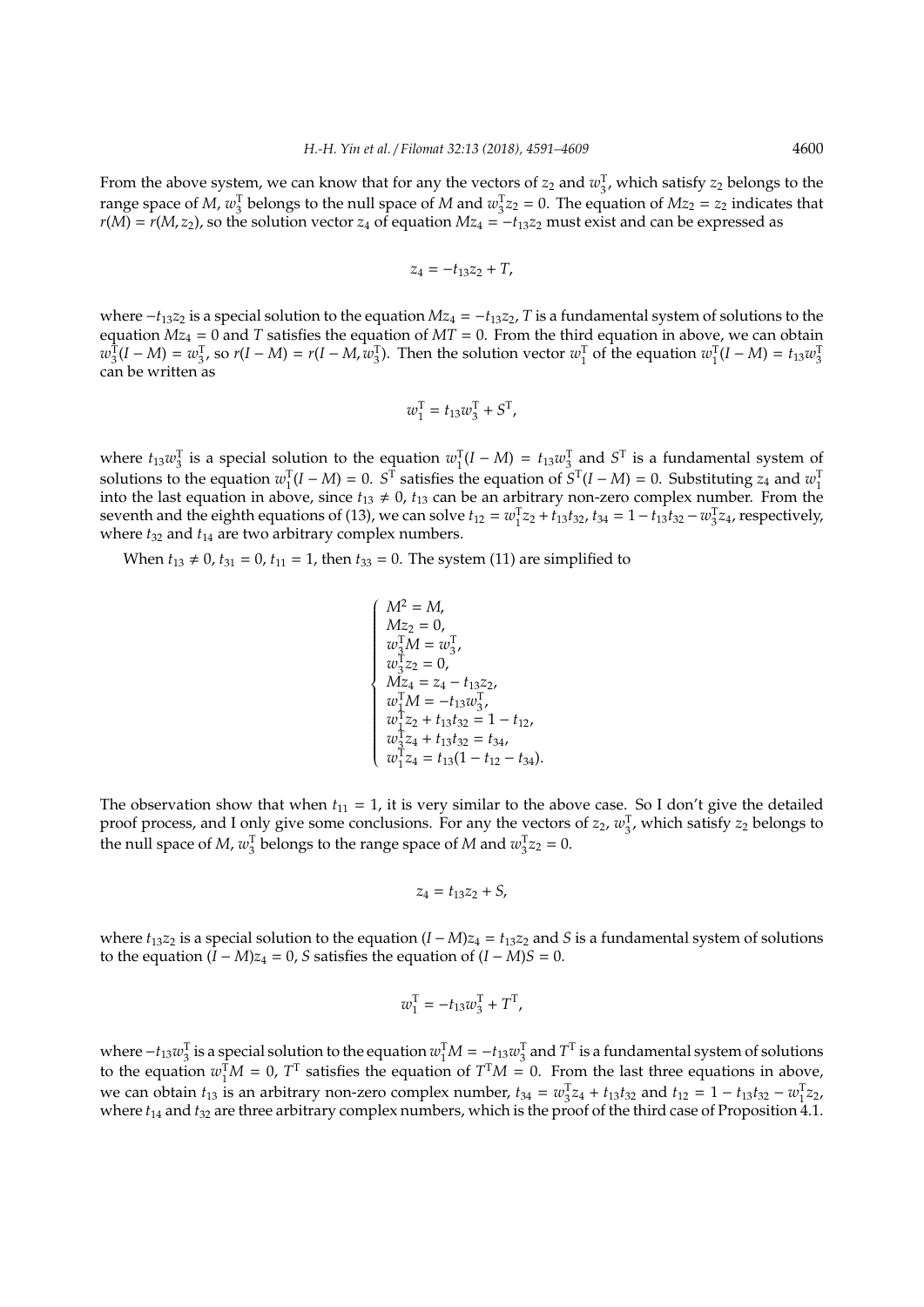(iv) When  $t_{13} \neq 0$ ,  $t_{31} \neq 0$ , we can get either  $t_{11} \neq 0$  or 1. The (11) becomes

$$
\begin{cases}\nt_{11} + t_{33} = 1, \\
t_{11}^2 + t_{13}t_{31} = t_{11}, \\
t_{33}^2 + t_{13}t_{31} = t_{33}, \\
M^2 = M, \\
(t_{33}I - M)z_2 = t_{31}z_4, \\
(t_{11}I - M)z_4 = t_{13}z_2, \\
w_1^T(t_{33}I - M) = t_{13}w_3^T, \\
w_3^T(t_{11}I - M) = t_{31}w_1^T, \\
w_1^Tz_2 + 2t_{11}t_{12} + t_{13}t_{32} + t_{14}t_{31} = t_{11} + t_{12}, \\
w_1^Tz_4 + t_{31}t_{14} + t_{13}t_{32} + 2t_{34}t_{33} = t_{33} + t_{34}, \\
w_1^Tz_4 = t_{13}(1 - t_{12} - t_{34}), \\
w_3^Tz_2 = t_{31}(1 - t_{12} - t_{34}).\n\end{cases}
$$

For any  $t_{11} \neq 0$ , 1,  $t_{13} \neq 0$ , the first three equations of the above system indicate that  $t_{33} = 1 - t_{11}$  and  $t_{31} = \frac{t_{11}(1-t_{11})}{t_{13}}$  $\frac{1-t_{11}}{t_{13}}$ . From the fifth equation in above, we can solve  $z_4 = \frac{(t_{33}I-M)z_2}{t_{31}}$  $\frac{(-1)(1/2)}{t_{31}}$ , where  $z_2$  is any complex (*n* − 3)−dimensional complex vector. For any *w* T , the seventh equation of the above system implies 1  $w_3^{\text{T}} = \frac{w_1^{\text{T}}(t_{33}I - M)}{t_{13}}$  $\frac{33^{1-N}1}{t_{13}}$ . Let's substitute the values of  $t_{31}$ ,  $z_4$  and  $w_3^T$  into the two equations of the sixth and the eighth, so we can verify that both of these equations are satisfied. From the eleventh equation in above system, we can obtain  $t_{34} = 1 - t_{12} - \frac{w_1^T z_4}{t_{13}}$  $\frac{y_1 \Delta_4}{t_{13}}$ . substituting  $t_{34}$ ,  $z_4$  and  $w_3^{\mathrm{T}}$  into the last equation, which is always satisfied. By substituting  $t_{33}$ ,  $t_{34}$ ,  $w_3^T$  and  $z_4$  into the ninth equation and the tenth equation, we will find that these two equations are the same. So we can solve  $t_{32} = \frac{t_{11}+t_{12}-2t_{11}t_{12}-t_{14}t_{31}-w_1^T z_2}{t_{13}}$ , where  $t_{12}$  and  $t_{14}$  are two arbitrary the equations are the same. So we can solve  $t_{32}$  –  $t_{13}$  –  $t_{13}$  complex numbers and the last statement of Proposition 4.1 is proved.

We now consider the next case  $t_{13} = 0$  and  $t_{31} = 0$ , which leads to the next proposition.

**Proposition 4.2.** *Suppose*  $A = I - PQ^T$  *is such that*  $\Lambda = \Lambda_3$  *in its Jordan form* (3) with  $det(Q^T P) = 0$ *. Then all the commuting solutions of (1) are X* =  $\widetilde{W}W^{-1}$  *with Y partition as (9), such that M is an arbitrary*  $(n-4) \times (n-4)$ *projection matrix, when t*<sup>13</sup> = *t*<sup>31</sup> = 0*, and*

 $(i)$ *t*<sub>11</sub> = *t*<sub>33</sub> = 0*, then the vectors*  $z_2$ ,  $z_4$ ,  $w_1^T$ ,  $w_3^T$  belong to the range space of M, and  $t_{12} = w_1^T z_2$ ,  $t_{14} = w_1^T z_4$ ,  $t_{32} = w_3^T z_2, t_{34} = w_3^T z_4.$ 

 $(iii)$  $t_{11} = t_{33} = 1$ , then the vectors  $z_2, z_4, w_1^T, w_3^T$  belong to the null space of M, and  $t_{12} = 1 - w_1^T z_2$ ,  $t_{14} = -w_1^T z_4$ ,  $t_{32} = -w_3^T z_2, t_{34} = 1 - w_3^T z_4.$  $T_{72}$   $t_{24} = 1 - 70$ 

**Proof**: When  $t_{13} = 0$  and  $t_{31} = 0$ . Substituting them into (10) and after simple simplification, it becomes the following form

$$
\left\{\n\begin{array}{l}\nM^2 = M, \\
Mz_2 = (1 - t_{11})z_2, \\
Mz_4 = (1 - t_{33})z_4, \\
w_1^\mathsf{T} M = (1 - t_{11})w_1^\mathsf{T}, \\
w_2^\mathsf{T} M = (1 - t_{33})w_3^\mathsf{T}, \\
w_1^\mathsf{T} z_2 = 2t_{11} + t_{12} - 2t_{11}t_{12} - t_{11}^2, \\
w_1^\mathsf{T} z_4 = t_{14} - t_{11}t_{14} - t_{33}t_{14}, \\
w_2^\mathsf{T} z_2 = t_{32} - t_{11}t_{32} - t_{32}t_{33}, \\
w_3^\mathsf{T} z_4 = 2t_{33} + t_{34} - 2t_{33}t_{34} - t_{33}^2, \\
t_{11}^2 = t_{11}, \\
t_{23}^2 = t_{33}. \\
\end{array}\n\right.
$$

(14)

The equation  $t_{11}^2 = t_{11}$  indicates that either  $t_{11} = 0$  or  $t_{11} = 1$ , and the last equation above indicates that either  $t_{33} = 0$  or  $t_{33} = 1$ . Therefore we have the following result.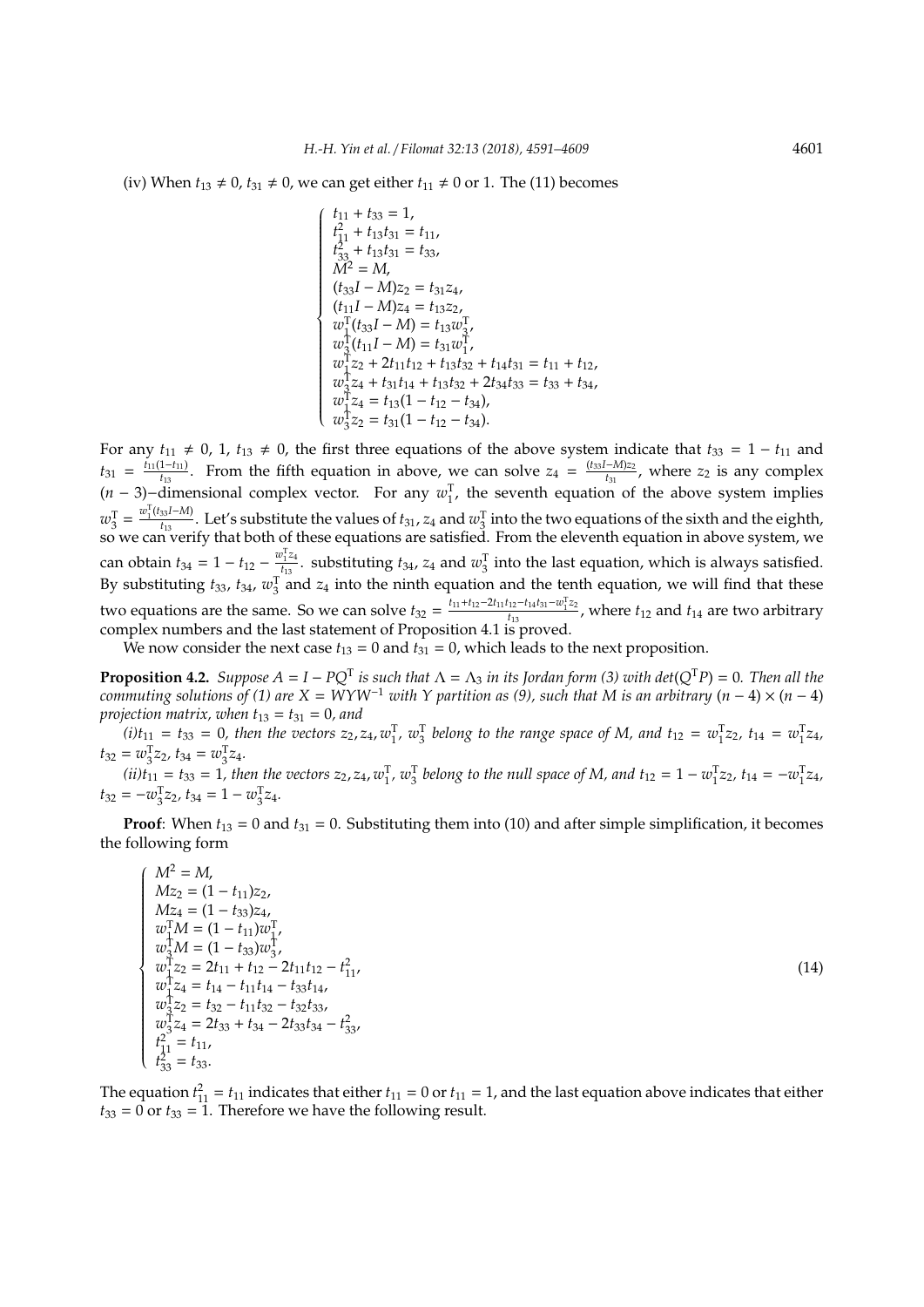When  $t_{11} = t_{33} = 0$ , then the above system is reduced to

$$
\left\{\begin{array}{l}M^2=M,\\ Mz_2=z_2,\\ Mz_4=z_4,\\ w_1^\mathsf{T}M=w_1^\mathsf{T},\\ w_2^\mathsf{T}M=w_3^\mathsf{T},\\ w_1^\mathsf{T}z_2=t_{12},\\ w_1^\mathsf{T}z_4=t_{14},\\ w_3^\mathsf{T}z_2=t_{32},\\ w_3^\mathsf{T}z_4=t_{34},\end{array}\right.
$$

which is the first statement of Proposition 4.2.

When  $t_{11} = t_{33} = 1$ , then the system of (14) becomes

$$
M^{2} = M,
$$
  
\n
$$
Mz_{2} = 0,
$$
  
\n
$$
Mz_{4} = 0,
$$
  
\n
$$
w_{1}^{T}M = 0,
$$
  
\n
$$
w_{3}^{T}M = 0,
$$
  
\n
$$
w_{1}^{T}z_{2} = 1 - t_{12},
$$
  
\n
$$
w_{1}^{T}z_{4} = -t_{14},
$$
  
\n
$$
w_{3}^{T}z_{2} = -t_{32},
$$
  
\n
$$
w_{3}^{T}z_{4} = 1 - t_{34},
$$

 $\sqrt{ }$ 

 $\begin{array}{c} \hline \end{array}$ 

 $\begin{array}{c} \hline \rule{0pt}{2.5ex} \rule{0pt}{2.5ex} \rule{0pt}{2.5ex} \rule{0pt}{2.5ex} \rule{0pt}{2.5ex} \rule{0pt}{2.5ex} \rule{0pt}{2.5ex} \rule{0pt}{2.5ex} \rule{0pt}{2.5ex} \rule{0pt}{2.5ex} \rule{0pt}{2.5ex} \rule{0pt}{2.5ex} \rule{0pt}{2.5ex} \rule{0pt}{2.5ex} \rule{0pt}{2.5ex} \rule{0pt}{2.5ex} \rule{0pt}{2.5ex} \rule{0pt}{2.5ex} \rule{0pt}{2.5ex} \$ 

where  $z_2$ ,  $z_4$ ,  $w_1$  and  $w_3$  are four complex  $(n-4)$ –dimensional complex vectors and the second statement of Proposition 4.2 is proved.

When  $t_{11} = 0$  and  $t_{33} = 1$  or when  $t_{11} = 1$  and  $t_{33} = 0$ , which belong to the case of proposition 4.1(ii), so we don't discuss them here.

When  $t_{13} = 0$ ,  $t_{11} + t_{33} = 1$  or when  $t_{31} = 0$ ,  $t_{11} + t_{33} = 1$ , which belong to the cases of proposition 4.1(i), (iii), respectively, so we don't discuss them here.

Summarizing all of the above cases gives the main result.

**Theorem 4.1** Suppose  $A = I - PQ^T$  is such that  $\Lambda = \Lambda_3$  in its Jordan form (3) with  $det(Q^T P) = 0$ . Then all the commuting solutions of (1) are  $X = WYW^{-1}$  with  $Y$  partition as (9), such that  $M$  is an arbitrary  $(n-4) \times (n-4)$  projection matrix. Then the following are true:

(i)If  $t_{11} + t_{33} = 1$ , all the commuting solutions of (1) are given by proposition 4.1.

(ii)If  $t_{13} = t_{31} = 0$ , all the commuting solutions of (1) are given by *proposition* 4.2.

## **5. Illustrating examples**

In this section we give a few examples to illustrate our results.

**Example 1.** Let *P* = 0 1  $\overline{\phantom{a}}$ 1 0 0 0  $0 -1$ ſ  $\begin{array}{c} \hline \end{array}$ ,  $Q^{T} = \begin{pmatrix} 1 & 0 & 0 & 0 \\ 0 & 0 & 1 & 0 \end{pmatrix}$ , and

$$
A = I - PQ^{T} = \begin{pmatrix} 1 & 0 & -1 & 0 \\ -1 & 1 & 0 & 0 \\ 0 & 0 & 1 & 0 \\ 0 & 0 & 1 & 1 \end{pmatrix},
$$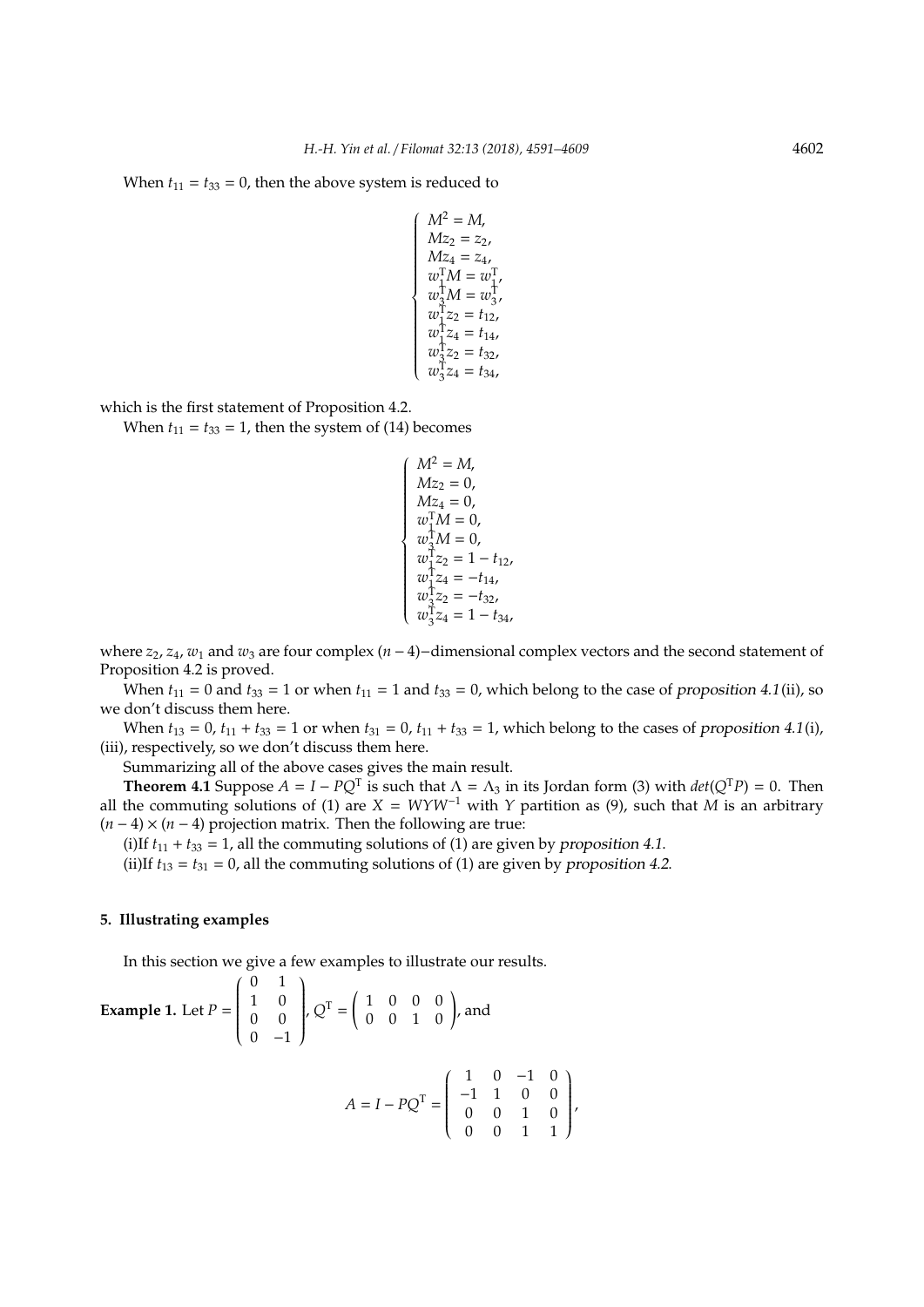then  $A = W J W^{-1}$ , where

$$
W = \left(\begin{array}{cccc} 0 & 0 & -1 & 0 \\ 0 & 1 & 0 & 0 \\ 0 & 0 & 0 & 1 \\ 1 & 0 & 1 & 0 \end{array}\right) and J = \left(\begin{array}{cccc} 1 & 0 & 0 \\ 0 & 1 & 1 \\ 0 & 1 & 1 \end{array}\right).
$$

By Theorem 2.1, we have the following conclusions:

All the commuting solutions of (1) are  $X = WYW^{-1}$ , in which  $Y = 0$ ,

$$
\left(\begin{array}{cccc} 1 & 0 & 0 & z_3 \\ w_1^T & 0 & 0 & w_1^T z_3 \\ 0 & 0 & 0 & 0 \\ 0 & 0 & 0 & 0 \end{array}\right), \left(\begin{array}{cccc} 0 & 0 & 0 & z_3 \\ w_1^T & 1 & 1 & -w_1^T z_3 \\ 0 & 0 & 1 & 1 \\ 0 & 0 & 0 & 1 \end{array}\right), \left(\begin{array}{cccc} 1 & 0 & 0 & 0 \\ 0 & 1 & 1 & 0 \\ 0 & 0 & 1 & 1 \\ 0 & 0 & 0 & 1 \end{array}\right),
$$

where  $z_3$  and  $w_1^T$  are two arbitrary complex numbers.

**Example 2.** Let *P* = 0 0 |<br>|<br>|<br>| 0 1 0 2 1 0 0 0  $\lambda$  $\begin{array}{c} \hline \end{array}$ ,  $Q^{T} = \begin{pmatrix} 1 & 0 & 0 & 0 & 0 \\ 0 & 0 & -1 & 0 & 1 \end{pmatrix}$ , and

$$
A = I - PQ^{T} = \begin{pmatrix} 1 & 0 & 0 & 0 & 0 \\ 0 & 1 & 1 & 0 & -1 \\ 0 & 0 & 3 & 0 & -2 \\ -1 & 0 & 0 & 1 & 0 \\ 0 & 0 & 0 & 0 & 1 \end{pmatrix},
$$

then  $A = W J W^{-1}$ , where

$$
W = \left(\begin{array}{cccc} 0 & 0 & 0 & 1 & 0 \\ -1/2 & 0 & 0 & 0 & 1/2 \\ 0 & 1 & 0 & 0 & 1 \\ 0 & 0 & -1 & 0 & 0 \\ 0 & 1 & 0 & 0 & 0 \end{array}\right) and J = \left(\begin{array}{cccc} 1 & 0 & 0 \\ 0 & 1 & 0 & 0 \\ 0 & 0 & 1 & 1 \\ 0 & 0 & 0 & 0 \end{array}\right).
$$

Form the first equation of (8) we can know that *M* is any  $2 \times 2$  projection matrix. By solving the equation  $M^2 = M$ , we see that  $M = 0$ , *I*, and

$$
\left(\begin{array}{cc}\frac{1\pm\sqrt{1-4bc}}{2} & b\\ c & \frac{1\mp\sqrt{1-4bc}}{2}\end{array}\right), \forall b, c,
$$

where  $z_2$ ,  $w_1^T$  are two vectors,  $z_2 = [z_{21}, z_{22}]^T$ ,  $w_1 = [w_{11}^T, w_{12}^T]^T$ .

By Theorem 3.1, all the commuting solutions of  $(1)$  are as follows: When it's the first case of theorem 3.1, then all the commuting solutions of (1) are  $X = WYW^{-1}$  in which  $Y =$ 

$$
\begin{pmatrix}\n0 & 0 & 0 & 0 & 0 \\
0 & 0 & 0 & 0 & 0 \\
0 & 0 & 0 & 0 & 0 \\
0 & 0 & 0 & 0 & 0 \\
0 & 0 & 0 & 0 & t_{33}\n\end{pmatrix}\n\begin{pmatrix}\n1 & 0 & 0 & z_{21} & 0 \\
0 & 1 & 0 & z_{22} & 0 \\
w_{11}^T & w_{12}^T & 0 & w_{11}^T z_{21} + w_{12}^T z_{22} & 0 \\
0 & 0 & 0 & 0 & 0 & 0 \\
0 & 0 & 0 & 0 & 0 & t_{33}\n\end{pmatrix},
$$
\n
$$
\begin{pmatrix}\n\frac{1 \pm \sqrt{1-4bc}}{2} & b & 0 & \frac{1 \pm \sqrt{1-4bc}}{2c} z_{22} & 0 \\
\frac{1 \pm \sqrt{1-4bc}}{2b} w_{12}^T & w_{12}^T & 0 & \frac{1 \pm \sqrt{1-4bc}}{2bc} w_{12}^T z_{22} & 0 \\
0 & 0 & 0 & 0 & 0 & t_{33}\n\end{pmatrix}.
$$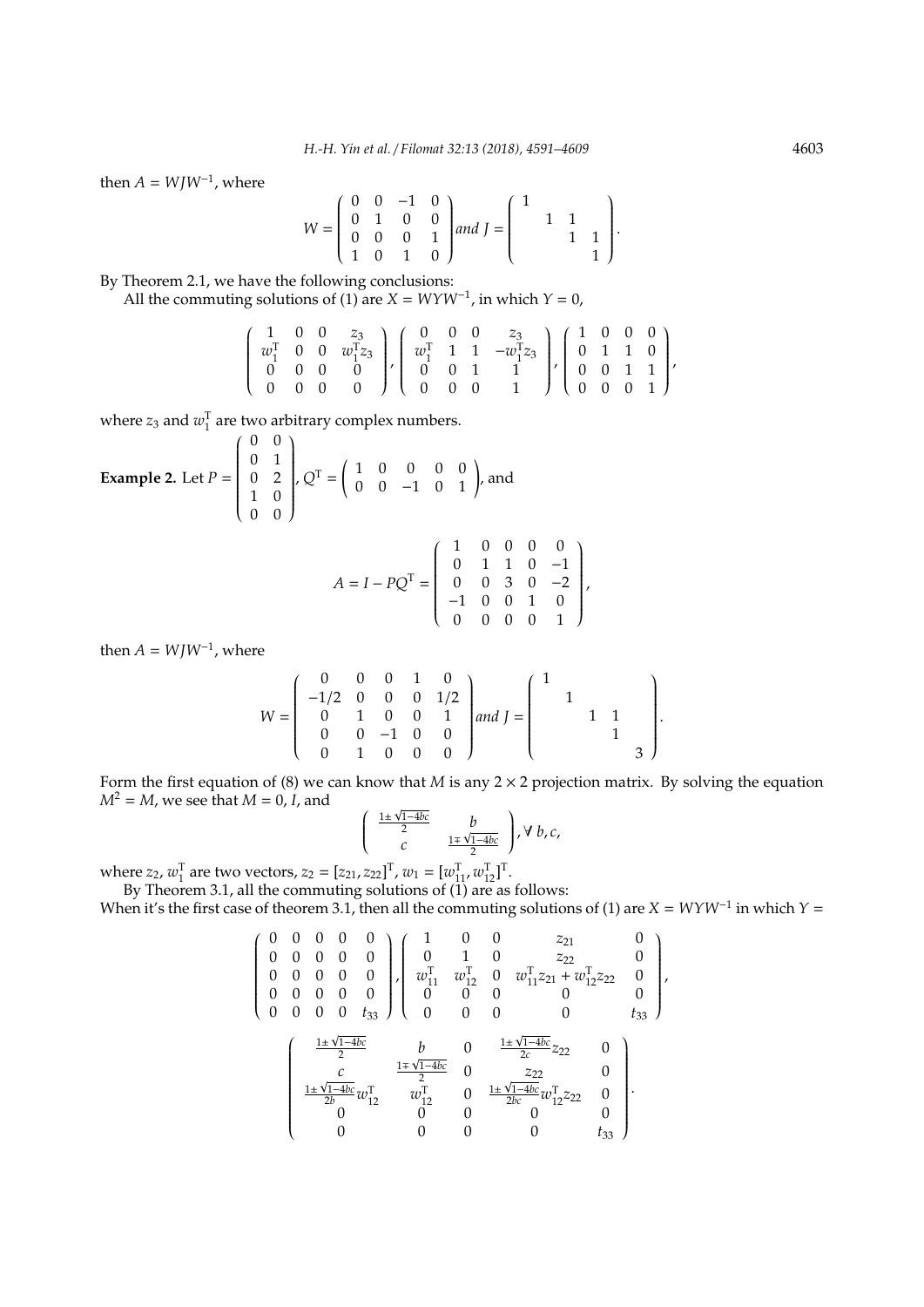When it's the second case of theorem 3.1, then all the commuting solutions of (1) are  $X = WYW^{-1}$  in which  $Y =$ 

$$
\begin{pmatrix}\n0 & 0 & 0 & z_{21} & 0 \\
0 & 0 & 0 & z_{22} & 0 \\
w_{11}^T & w_{12}^T & 1 & 1 - w_{11}^T z_{21} - w_{12}^T z_{22} & 0 \\
0 & 0 & 0 & 1 & 0 \\
0 & 0 & 0 & 0 & t_{33}\n\end{pmatrix}\n\begin{pmatrix}\n1 & 0 & 0 & 0 & 0 \\
0 & 1 & 0 & 0 & 0 \\
0 & 0 & 1 & 1 & 0 \\
0 & 0 & 0 & 1 & 0 \\
0 & 0 & 0 & 0 & t_{33}\n\end{pmatrix},
$$
\n
$$
\begin{pmatrix}\n\frac{1 \pm \sqrt{1 - 4bc}}{2} & b & 0 & -\frac{1 \mp \sqrt{1 - 4bc}}{2c} z_{22} & 0 \\
-\frac{1 \mp \sqrt{1 - 4bc}}{2b}w_{12}^T & w_{12}^T & 1 & 1 - \frac{1 \mp \sqrt{1 - 4bc}}{2bc}w_{12}^T z_{22} & 0 \\
0 & 0 & 0 & 1 & 0 \\
0 & 0 & 0 & 0 & t_{33}\n\end{pmatrix},
$$

where *b* and *c* are two arbitrary complex numbers, *t*<sup>33</sup> is either 0 or 3 in all the commuting solutions above.

Example 3. Let 
$$
P = \begin{pmatrix} 0 & 1 \\ 1 & 0 \\ 0 & 0 \\ 0 & -1 \\ 0 & 0 \\ 0 & 0 \end{pmatrix}
$$
,  $Q^T = \begin{pmatrix} 1 & 0 & 1 & 1 & 0 & 0 \\ 0 & 0 & 1 & 0 & 0 & 0 \\ 0 & 0 & 1 & 0 & 0 & 0 \end{pmatrix}$ , and

$$
A = I - PQ^{T} = \begin{pmatrix} 1 & 0 & -1 & 0 & 0 & 0 \\ -1 & 1 & -1 & -1 & 0 & 0 \\ 0 & 0 & 1 & 0 & 0 & 0 \\ 0 & 0 & 1 & 1 & 0 & 0 \\ 0 & 0 & 0 & 0 & 1 & 0 \\ 0 & 0 & 0 & 0 & 0 & 1 \end{pmatrix},
$$

then  $A = W J W^{-1}$ , where

$$
W = \left(\begin{array}{cccccc} 0 & 0 & 0 & 1 & -1 & -1 \\ 0 & 0 & -1 & 0 & 0 & 0 \\ 0 & 0 & 0 & 0 & 0 & 1 \\ 0 & 0 & 0 & 0 & 1 & 0 \\ 0 & 1 & 0 & 0 & 0 & 0 \\ 1 & 0 & 0 & 0 & 0 & 0 \end{array}\right) and J = \left(\begin{array}{cccccc} 1 & & & & & \\ & 1 & & & & \\ & & 1 & 1 & & \\ & & & 1 & 1 & \\ & & & & 1 & 1 \\ & & & & & 1 \end{array}\right).
$$

Form the first equation of (10) we can know that *M* is any 2 × 2 projection matrix. Similar to example two in above, we can get  $M = 0$ , *I*, and

$$
\left(\begin{array}{cc}\frac{1\pm\sqrt{1-4bc}}{2}&b\\c&\frac{1\mp\sqrt{1-4bc}}{2}\end{array}\right), \forall\; b,c,
$$

where  $z_2$ ,  $z_4$ ,  $w_1^T$  and  $w_3^T$  are four vectors,  $z_2 = [z_{21}, z_{22}]^T$ ,  $z_4 = [z_{41}, z_{42}]^T w_1 = [w_{11}^T, w_{12}^T]^T$ ,  $w_3 = [w_{31}^T, w_{32}^T]^T$ .

By Theorem 4.1, all the commuting solutions of (1) are as follows: When it is a case of proposition 4.1(i), then all the commuting solutions of (1) are  $X = WYW^{-1}$  in which  $Y =$ 

$$
\left(\begin{array}{cccccc} 0 & 0 & 0 & t_{31}z_{41} & 0 & z_{41} \\ 0 & 0 & 0 & t_{31}z_{42} & 0 & z_{42} \\ 0 & 0 & 0 & t_{12} & 0 & t_{12}/t_{31} \\ 0 & 0 & 0 & 0 & 0 & 0 \\ \beta_1^T & \beta_2^T & t_{31} & t_{32} & 1 & 1-t_{12}t_{31} - \beta_1^T z_{41} - \beta_2^T z_{42} \\ 0 & 0 & 0 & t_{31} & 0 & 1 \end{array}\right),
$$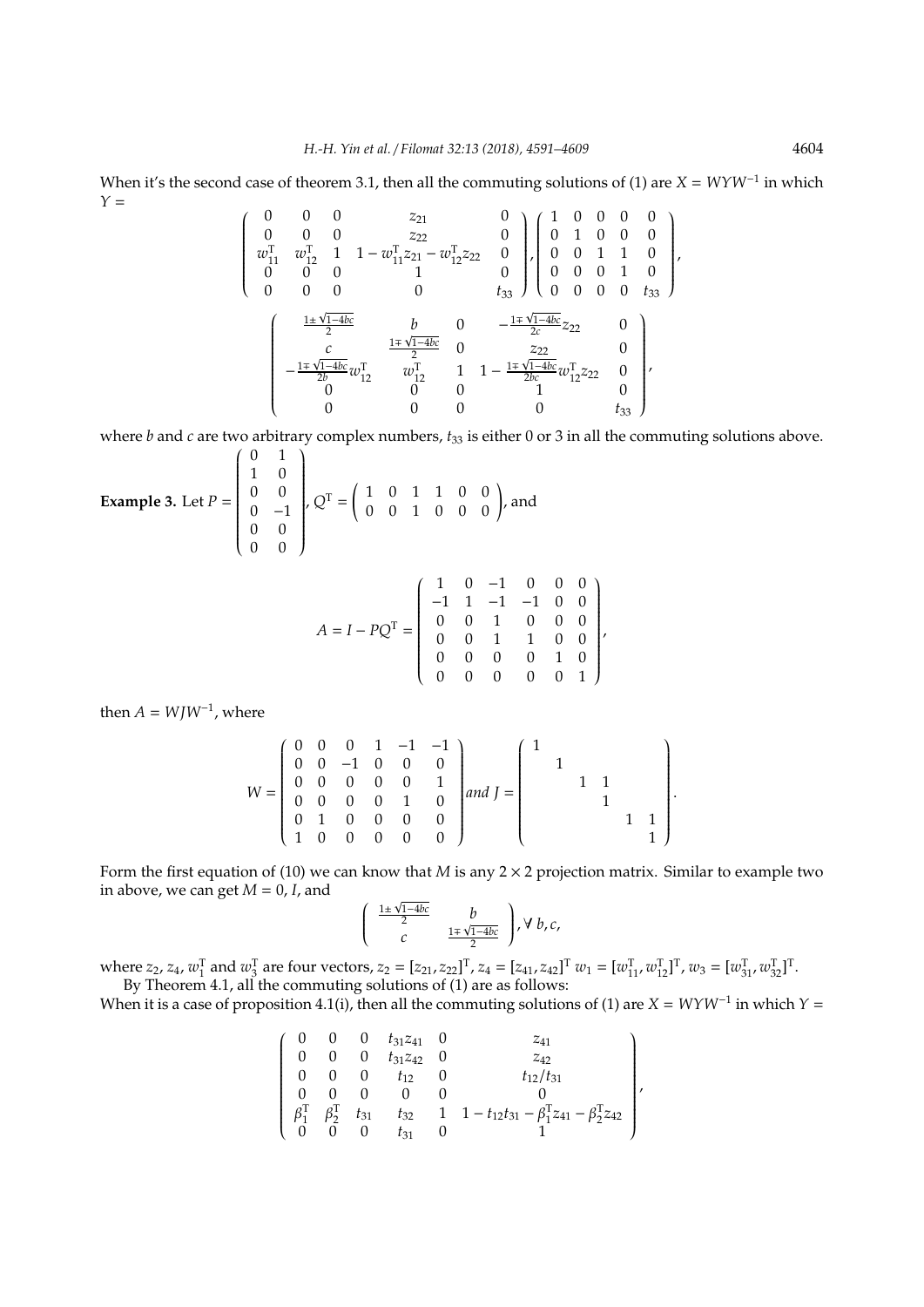$$
\begin{pmatrix}\n1 & 0 & 0 & \alpha_1 & 0 & 0 \\
0 & 1 & 0 & \alpha_2 & 0 & \frac{1}{10} \\
\frac{1}{10} & \frac{1}{10} & 0 & 0 & 0 & \frac{1-4\alpha_1^2 - 4\alpha_1^2 - 2\alpha_2^2}{16} \\
0 & 0 & 0 & 0 & 0 & \frac{1-4\alpha_1^2 - 4\alpha_1^2}{16} \\
-\frac{1+4\alpha_1^2 - 4\alpha_2^2}{16} & \frac{1}{10} & \frac{1}{10} & \frac{1}{10} & \frac{1}{10} \\
\frac{1+4\sqrt{1-46\alpha_2}}{2} & \frac{1}{10} & \frac{1}{10} & \frac{1}{10} & \frac{1}{10} & \frac{1}{10} \\
\frac{1+4\sqrt{1-46\alpha_2}}{2} & \frac{1}{10} & \frac{1}{10} & \frac{1}{10} & \frac{1}{10} & \frac{1}{10} & \frac{1}{10} \\
\frac{1+4\sqrt{1-46\alpha_2}}{2} & \frac{1+4\sqrt{1-46\alpha_2}}{2} & \frac{1}{10} & \frac{1}{10} & \frac{1}{10} & \frac{1}{10} & \frac{1}{10} \\
0 & 0 & 0 & 0 & 0 & 0 \\
0 & 0 & 0 & 0 & 0 & 0 \\
0 & 0 & 0 & 0 & 0 & 0 \\
0 & 0 & 0 & 0 & 0 & 0 \\
0 & 0 & 0 & 0 & 0 & 0 \\
0 & 0 & 0 & 0 & 0 & 0 \\
0 & 0 & 0 & 0 & 0 & 0 \\
0 & 0 & 0 & 0 & 0 & 0 \\
0 & 0 & 0 & 0 & 0 & 0 \\
0 & 0 & 0 & 0 & 0 & 0 \\
0 & 0 & 0 & 0 & 0 & 0 \\
0 & 0 & 0 & 0 & 0 & 0 \\
0 & 0 & 0 & 0 & 0 & 0 \\
0 & 0 & 0 & 0 & 0 & 0 \\
0 & 0 & 0 & 0 & 0 & 0 \\
0 & 0 & 0 & 0 & 0 & 0 \\
0 & 0 & 0 & 0 & 0 & 0 \\
0 & 0 & 0 & 0 & 0 & 0 \\
0 & 0 & 0
$$

1 − *t*<sup>12</sup> −

 $\frac{2bct_{31}}{2bct_{31}}$  and *t*<sub>34</sub> = 1 - *t*<sub>12</sub> -  $\frac{1 \pm \sqrt{1-4bc}}{2bc} w_{12}^T \beta_2 + \frac{1 \pm \sqrt{1-4bc}}{2bc} \alpha_2^T z_{42}$ . When it is a case of proposition  $4.\overline{1}$ (ii), then all the commuting solutions of (1) are *X* = *WYW*<sup>-1</sup> in which *Y* =

$$
\left(\begin{array}{ccccccccc} 0 & 0 & 0 & 0 & 0 & z_{41} & & \\ 0 & 0 & 0 & 0 & 0 & & z_{42} & \\ 0 & 0 & 0 & 0 & 0 & & t_{14} & \\ 0 & 0 & 0 & 0 & 0 & & 0 & 0 \\ w_{31}^T & w_{32}^T & 0 & t_{32} & 1 & 1-w_{31}^Tz_{41}-w_{32}^Tz_{42} & \end{array}\right)\left(\begin{array}{cccccc} 1 & 0 & 0 & z_{21} & 0 & 0 \\ 0 & 1 & 0 & z_{22} & 0 & 0 \\ w_{11}^T & w_{12}^T & 0 & w_{11}^Tz_{21}+w_{12}^Tz_{22} & 0 & t_{14} \\ 0 & 0 & 0 & 0 & & 0 & 0 \\ 0 & 0 & 0 & 0 & & t_{32} & & 1 & 1 \\ 0 & 0 & 0 & 0 & & 0 & & 1 \end{array}\right),
$$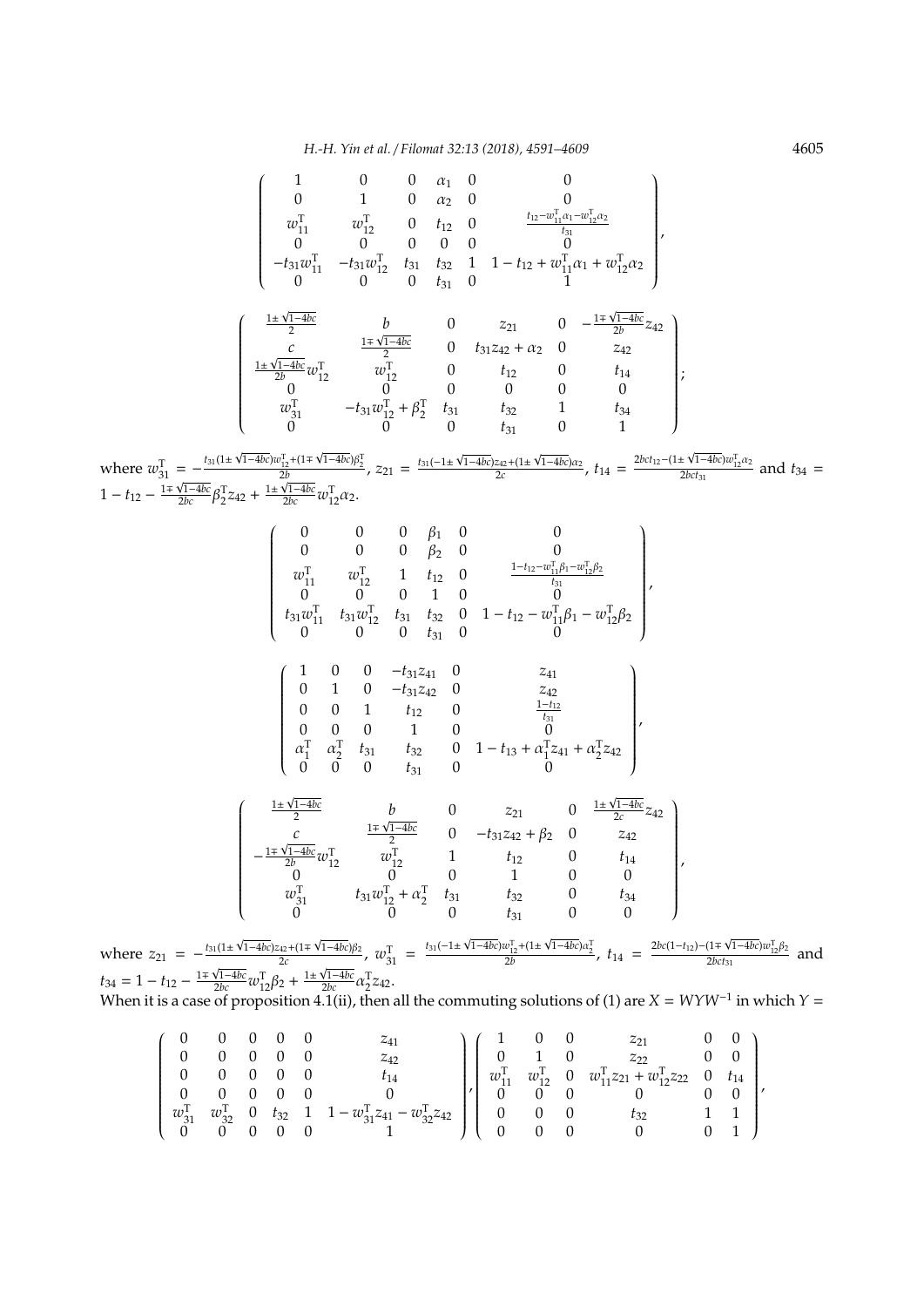*H.-H. Yin et al.* / *Filomat 32:13 (2018), 4591–4609* 4606

$$
\left(\begin{array}{cccccc} \frac{1\pm\sqrt{1-4bc}}{2} & b & 0 & \frac{1\pm\sqrt{1-4bc}}{2c}z_{22} & 0 & -\frac{1\mp\sqrt{1-4bc}}{2c}z_{42} \\ \frac{1\pm\sqrt{1-4bc}}{2b}w_{12}^T & w_{12}^T & 0 & \frac{1\pm\sqrt{1-4bc}}{2bc}w_{12}^Tz_{22} & 0 & t_{14} \\ 0 & 0 & 0 & 0 & 0 & 0 & 0 \\ -\frac{1\mp\sqrt{1-4bc}}{2b}w_{32}^T & w_{32}^T & 0 & t_{32} & 1 & 1-\frac{1\mp\sqrt{1-4bc}}{2bc}w_{32}^Tz_{42} \\ 0 & 0 & 0 & 0 & 0 & 1 \\ 0 & 0 & 0 & z_{21} & 0 & 0 & 0 & 0 \\ w_{11}^T & w_{12}^T & 1 & 1-w_{11}^Tz_{21} - w_{12}^Tz_{22} & 0 & t_{14} \\ 0 & 0 & 0 & 1 & 0 & 0 & 0 & 0 \\ 0 & 0 & 0 & 0 & 0 & 0 & 0 \end{array}\right) \left(\begin{array}{cccccc} 1 & 0 & 0 & 0 & 0 & z_{41} \\ 0 & 1 & 0 & 0 & 0 & 0 & z_{42} \\ 0 & 1 & 0 & 0 & 0 & 0 & 0 & 0 \\ 0 & 0 & 0 & 1 & 0 & 0 & 0 & 0 \\ 0 & 0 & 0 & 0 & 0 & 0 & 0 & 0 \\ 0 & 0 & 0 & 0 & 0 & 0 & 0 & 0 \end{array}\right) \left(\begin{array}{cccccc} 1 & 0 & 0 & 0 & 0 & z_{41} \\ 0 & 1 & 0 & 0 & 0 & 0 & z_{42} \\ 0 & 0 & 1 & 0 & 0 & 0 & 0 & 0 \\ 0 & 0 & 0 & 0 & 0 & 0 & 0 & 0 \\ 0 & 0 & 0 & 0 & 0 & 0 & 0 & 0 \\ 0 & 0 & 0 & 0 & 0 & 0 & 0 & 0 \end{array}\right) \left(\begin{array}{cccccc} 1 & 0 & 0 & 0 & 0 & z_{41} \\
$$

When it is a case of proposition 4.1(iii), then all the commuting solutions of (1) are  $X = WYW^{-1}$  in which *<sup>Y</sup>* <sup>=</sup>  $\lambda$ 

$$
\begin{pmatrix}\n0 & 0 & 0 & 0 & 0 & \beta_1 \\
0 & 0 & 0 & 0 & 0 & \beta_2 \\
t_{13}w_{31}^{\mathrm{T}} & t_{13}w_{32}^{\mathrm{T}} & 0 & t_{13}t_{32} & t_{14} \\
0 & 0 & 0 & 0 & 0 & 0 & t_{13} \\
w_{31}^{\mathrm{T}} & w_{32}^{\mathrm{T}} & 0 & t_{32} & 1 & 1-t_{13}t_{32} - w_{31}^{\mathrm{T}}\beta_1 - w_{32}^{\mathrm{T}}\beta_2 \\
\hline\n\begin{pmatrix}\n1 & 0 & 0 & z_{21} & 0 & -t_{13}z_{21} \\
0 & 1 & 0 & z_{22} & 0 & -t_{13}z_{21} \\
a_{1}^{\mathrm{T}} & a_{1}^{\mathrm{T}} & 0 & t_{13}t_{32} + a_{1}^{\mathrm{T}}z_{21} + a_{2}^{\mathrm{T}}z_{22} & t_{33} & t_{14} \\
0 & 0 & 0 & 0 & 0 & 0 & 1\n\end{pmatrix} \\
\hline\n\begin{pmatrix}\n1 & 0 & 0 & z_{21} & 0 & -t_{13}z_{21} \\
a_{1}^{\mathrm{T}} & a_{1}^{\mathrm{T}} & 0 & t_{13}z_{3} + a_{1}^{\mathrm{T}}z_{21} + a_{2}^{\mathrm{T}}z_{22} & t_{33} & t_{14} \\
0 & 0 & 0 & 0 & 0 & 0 & 1\n\end{pmatrix} \\
\hline\n\begin{pmatrix}\n\frac{1 \pm \sqrt{1-4b_{C}}}{2} & b & \frac{1 \pm \sqrt{1-4b_{C}}}{2c} & 0 & z_{21} & z_{11} \\
0 & 0 & 0 & 0 & 0 & 1 \\
0 & 0 & 0 & 0 & 0 & 1\n\end{pmatrix} \\
\text{where } z_{41} = -\frac{t_{13}(1 \pm \sqrt{1-4b_{C}})z_{2} + (1 \pm \sqrt{1-4b_{C}})z_{2}}{0}, w_{11}^{\mathrm{T}} = \frac{t_{13}(-1 \pm \sqrt{1-4b_{C}})w_{3}^{\mathrm{T}} + (1 \pm \sqrt{1-4b_{C}})z_{1}^{\mathrm{T}}}{2b}, t_{12} =
$$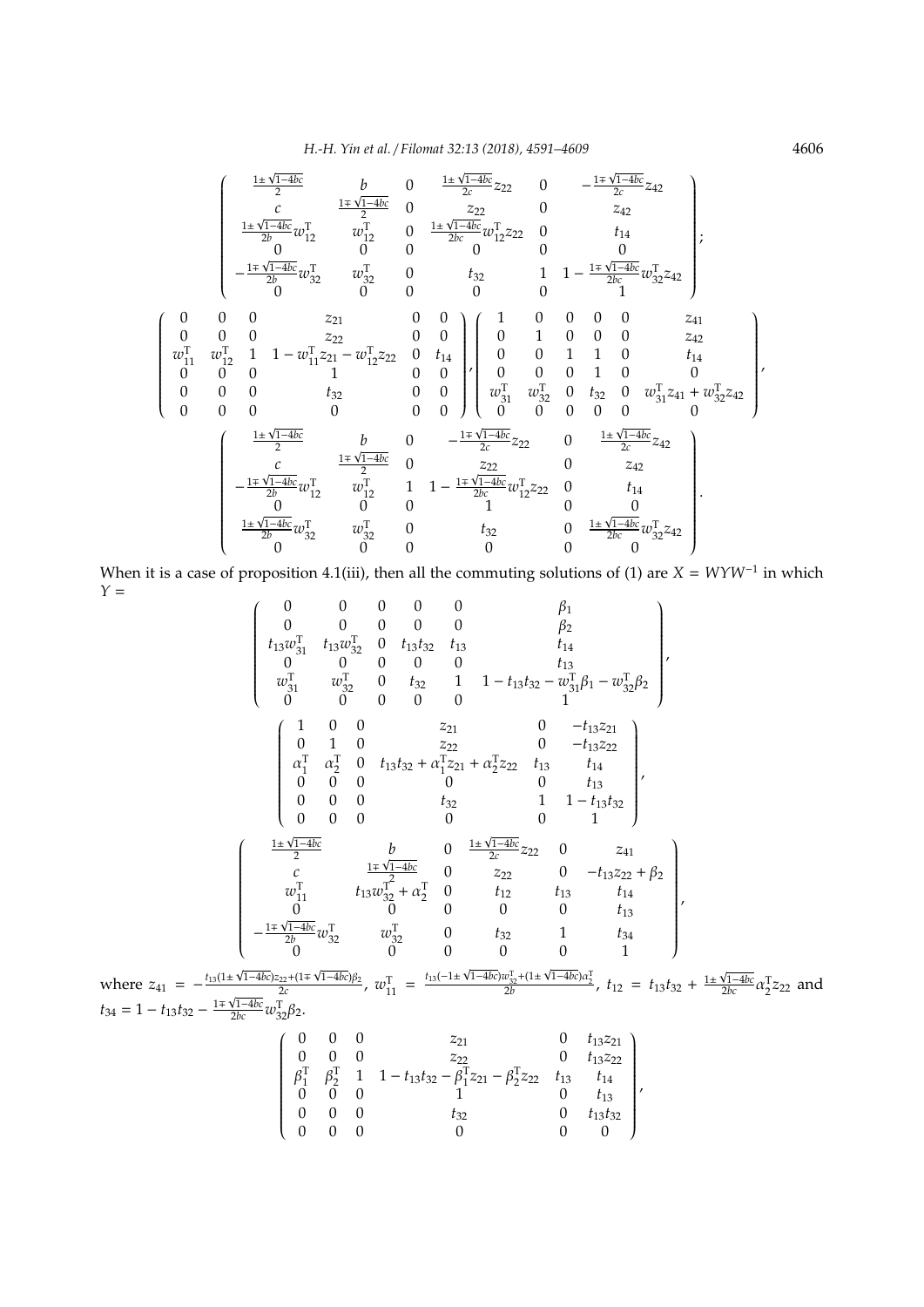$$
\left(\begin{array}{ccccccccc}\n1 & 0 & 0 & 0 & 0 & \alpha_1 \\
0 & 1 & 0 & 0 & 0 & \alpha_2 \\
-t_{13}w_{31}^{\mathrm{T}} & -t_{13}w_{32}^{\mathrm{T}} & 1 & 1-t_{13}t_{32} & t_{13} & t_{14} \\
0 & 0 & 0 & 1 & 0 & t_{13} \\
w_{31}^{\mathrm{T}} & w_{32}^{\mathrm{T}} & 0 & t_{32} & 0 & t_{13}t_{32} + w_{31}^{\mathrm{T}}\alpha_1 + w_{32}^{\mathrm{T}}\alpha_2 \\
0 & 0 & 0 & 0 & 0 & 0\n\end{array}\right)
$$

$$
\begin{array}{ccccccccc}\n\frac{1 \pm \sqrt{1-4bc}}{2} & b & 0 & -\frac{1 \mp \sqrt{1-4bc}}{2c} z_{22} & 0 & z_{41} \\
c & \frac{1 \mp \sqrt{1-4bc}}{2} & 0 & z_{22} & 0 & t_{13} z_{22} + \alpha_2 \\
w_{11}^T & -t_{13} w_{32}^T + \beta_2^T & 1 & t_{12} & t_{13} & t_{14} \\
0 & 0 & 0 & 1 & 0 & t_{13} \\
\frac{1 \pm \sqrt{1-4bc}}{2b} w_{32}^T & w_{32}^T & 0 & t_{32} & 0 & t_{34} \\
0 & 0 & 0 & 0 & 0 & 0\n\end{array}
$$

where  $z_{41} = \frac{t_{13}(-1 \pm \sqrt{1-4bc})z_{22} + (1 \mp \sqrt{1-4bc})\alpha_2}{2c}$  $\frac{1}{2c}$  +  $\frac{1}{2bc}$  +  $\frac{1}{2c}$  +  $\frac{1}{2bc}$  +  $\frac{1}{2b}$  +  $\frac{1}{2b}$  +  $\frac{1}{2b}$  +  $\frac{1}{2b}$  +  $\frac{1}{2b}$  +  $\frac{1}{2b}$  +  $\frac{1}{2b}$  +  $\frac{1}{2bc}$  +  $\frac{1}{2bc}$  +  $\frac{1}{2bc}$  +  $\frac{1}{2bc}$  +  $\frac{1}{2bc}$  +  $\frac{1}{2bc}$  +  $t_{34} = t_{13}t_{32} + \frac{1 \pm \sqrt{1-4bc}}{2bc}w_{32}^{\mathrm{T}}\alpha_2.$ 

When it is a case of proposition 4.1(iv), then all the commuting solutions of (1) are  $X = WYW^{-1}$  in which *Y* =

$$
\begin{pmatrix}\nM & 0 & z_2 & 0 & z_4 \\
w_1^T & t_{11} & t_{12} & t_{13} & t_{14} \\
0 & 0 & t_{11} & 0 & t_{13} \\
w_3^T & \frac{t_{11}(1-t_{11})}{t_{13}} & t_{32} & 1-t_{11} & t_{34} \\
0 & 0 & \frac{t_{11}(1-t_{11})}{t_{13}} & 0 & 1-t_{11}\n\end{pmatrix},
$$

where  $M = 0$ ,  $I$ , and

ĺ

$$
\begin{array}{cc}\n\frac{1\pm\sqrt{1-4bc}}{2} & b \\
c & \frac{1\mp\sqrt{1-4bc}}{2}\n\end{array}
$$

ĺ  $\overline{\mathcal{C}}$ 

 $z_4 = \frac{t_{13}((1-t_{11})I-M)z_2}{t_{11}(1-t_{11})}$  $\frac{t_{13}(t_{11}+t_{12}-2t_{11}t_{12})-t_{14}t_{11}(1-t_{11})-t_{13}w_1^Tz_2}{t_{11}(1-t_{11})}$  $w_1^{\text{T}} = \frac{w_1^{\text{T}}((1-t_{11})-t_{13}w_1^{\text{T}}z_2)}{t_{13}^2}, w_3^{\text{T}} = \frac{w_1^{\text{T}}((1-t_{11})-M)}{t_{13}}$  $\frac{t_{11}I - M_1}{t_{13}}$  and  $t_{34} = 1 - t_{12} - \frac{w_1^T z_4}{t_{13}}$  $t_{13}$  in the above case.

When it is a case of proposition 4.2(i), then all the commuting solutions of (1) are  $X = WYW^{-1}$  in which  $Y = 0$ ,

$$
\left(\begin{array}{cccccc} 1 & 0 & 0 & z_{21} & 0 & z_{41} \\ 0 & 1 & 0 & z_{22} & 0 & z_{42} \\ w_{11}^T & w_{12}^T & 0 & w_{11}^T z_{21} + w_{12}^T z_{22} & 0 & w_{11}^T z_{41} + w_{12}^T z_{42} \\ 0 & 0 & 0 & 0 & 0 & 0 \\ w_{31}^T & w_{32}^T & 0 & w_{31}^T z_{21} + w_{32}^T z_{22} & 0 & w_{31}^T z_{41} + w_{32}^T z_{42} \\ 0 & 0 & 0 & 0 & 0 & 0 \end{array}\right)
$$

$$
\left(\begin{array}{ccccccccc}\n\frac{1\pm\sqrt{1-4bc}}{2} & b & 0 & \frac{1\pm\sqrt{1-4bc}}{2c}z_{22} & 0 & \frac{1\pm\sqrt{1-4bc}}{2c}z_{42} \\
c & \frac{1\pm\sqrt{1-4bc}}{2}w_{12}^T & 0 & z_{22} & 0 & z_{42} \\
\frac{1\pm\sqrt{1-4bc}}{2b}w_{12}^T & w_{12}^T & 0 & \frac{1\pm\sqrt{1-4bc}}{2bc}w_{12}^Tz_{22} & 0 & \frac{1\pm\sqrt{1-4bc}}{2bc}w_{12}^Tz_{42} \\
0 & 0 & 0 & 0 & 0 & 0 \\
\frac{1\pm\sqrt{1-4bc}}{2b}w_{32}^T & w_{32}^T & 0 & \frac{1\pm\sqrt{1-4bc}}{2bc}w_{32}^Tz_{22} & 0 & \frac{1\pm\sqrt{1-4bc}}{2bc}w_{32}^Tz_{42} \\
0 & 0 & 0 & 0 & 0 & 0\n\end{array}\right)
$$

,

,

,

.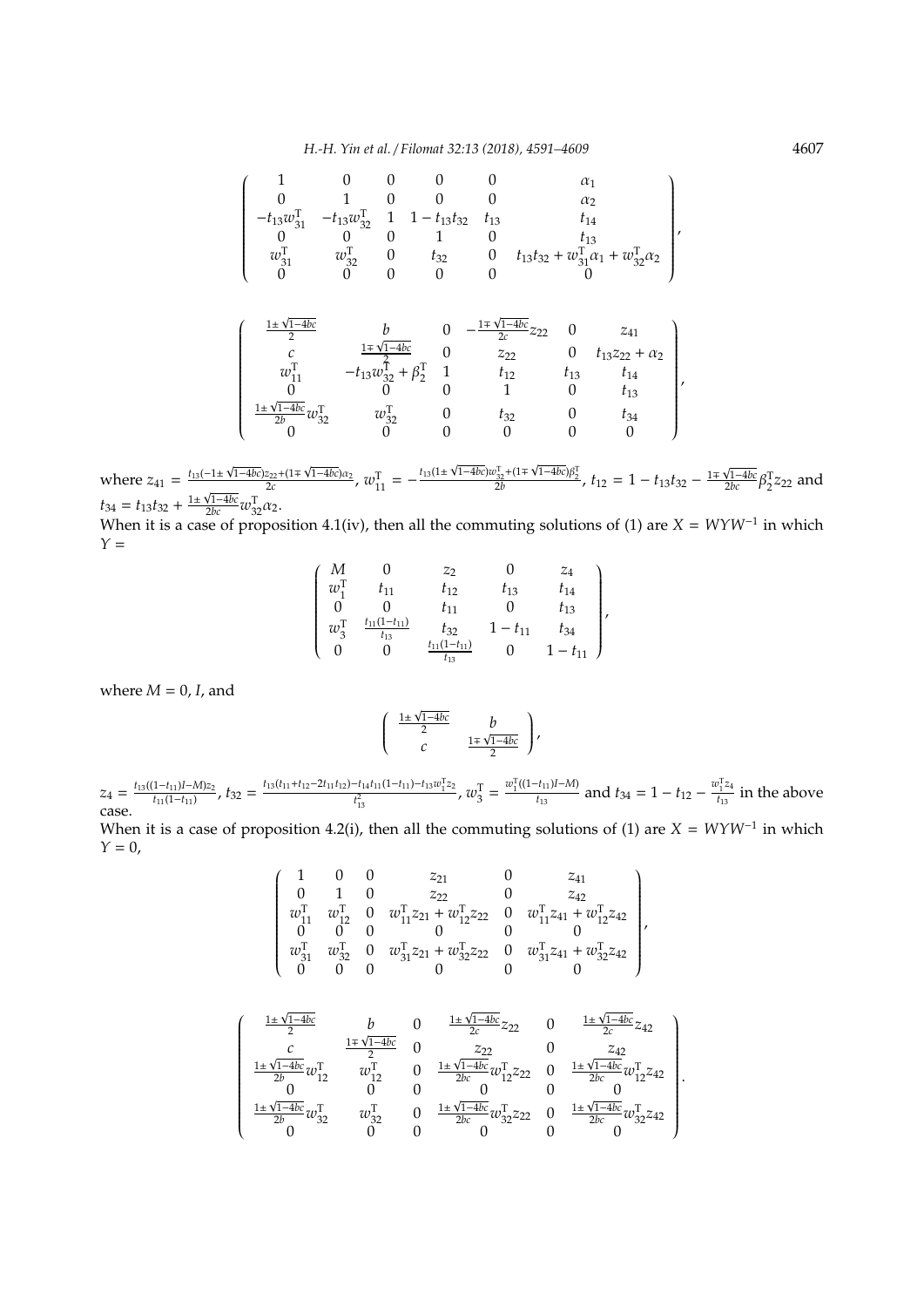When it is a case of proposition 4.2(ii), then all the commuting solutions of (1) are  $X = WYW^{-1}$  in which  $Y =$ 

1 1 1 1 1 1 1 1 , 0 0 0 *z*<sup>21</sup> 0 *z*<sup>41</sup> 0 0 0 *z*<sup>22</sup> 0 *z*<sup>42</sup> *w* T <sup>11</sup> *w* T <sup>12</sup> 1 1 <sup>−</sup> *<sup>w</sup>* T <sup>11</sup>*z*<sup>21</sup> <sup>−</sup> *<sup>w</sup>* T <sup>12</sup>*z*<sup>22</sup> <sup>0</sup> <sup>−</sup>*<sup>w</sup>* T <sup>11</sup>*z*<sup>41</sup> <sup>−</sup> *<sup>w</sup>* T <sup>12</sup>*z*<sup>42</sup> 0 0 0 1 0 0 *w* T <sup>31</sup> *w* T <sup>32</sup> <sup>0</sup> <sup>−</sup>*<sup>w</sup>* T <sup>31</sup>*z*<sup>21</sup> <sup>−</sup> *<sup>w</sup>* T <sup>32</sup>*z*<sup>22</sup> 1 1 <sup>−</sup> *<sup>w</sup>* T <sup>31</sup>*z*<sup>41</sup> <sup>−</sup> *<sup>w</sup>* T <sup>32</sup>*z*<sup>42</sup> 0 0 0 0 0 1 1± 1−4*bc* 2 *b* 0 − 1∓ 1−4*bc* 2*c z*<sup>22</sup> 0 − 1∓ 1−4*bc* 2*c z*<sup>42</sup> *c* 1∓ 1−4*bc* 2 0 *z*<sup>22</sup> 0 *z*<sup>42</sup> − 1∓ √ 1−4*bc* <sup>2</sup>*<sup>b</sup> w* T <sup>12</sup> *w* T <sup>12</sup> 1 1 <sup>−</sup> 1∓ 1−4*bc* <sup>2</sup>*bc w* T <sup>12</sup>*z*<sup>22</sup> <sup>0</sup> <sup>−</sup> 1∓ 1−4*bc* <sup>2</sup>*bc w* T <sup>12</sup>*z*<sup>42</sup> 0 0 0 1 0 0 − 1∓ √ 1−4*bc* <sup>2</sup>*<sup>b</sup> w* T <sup>32</sup> *w* T <sup>32</sup> <sup>0</sup> <sup>−</sup> 1∓ 1−4*bc* <sup>2</sup>*bc w* T <sup>32</sup>*z*<sup>22</sup> 1 1 <sup>−</sup> 1∓ 1−4*bc* <sup>2</sup>*bc w* T <sup>32</sup>*z*<sup>42</sup> 0 0 0 0 0 1 .

Where  $S = [\alpha_1, \alpha_2]^T$ ,  $T = [\beta_1, \beta_2]^T$ ,  $S^T = [\alpha_1^T, \alpha_2^T]$  and  $T^T = [\beta_1^T, \beta_2^T]$  are four any vectors, *b* and *c* are two arbitrary complex numbers in all the commuting solutions above.

#### **References**

ĺ

- [1] D. Bachiller, F. Cedo, A family of solutions of the Yang-Baxter equation, J. Algb., 412 (2014) 218-229. ´
- [2] R. J. Baxter, Partition function of the eight-vertex lattice model, Ann. Phys., 70 (1972) 193-228.
- [3] Z.-Z. Bai, X.-X.Guo, S.-F. Xu, Alternately linearized implicit iteration methods for the minimal nonnegative solutions of the nonsymmetric algebraic riccati equations, Numer. Linear Algebra Appl., 13 (2006) 655-674.
- [4] J. Ding, N. Rhee, Sepctral solutions of the Yang-Baxter matrix equation, J. Math. Anal. Appl., 402 (2013) 567-573.
- [5] J. Ding, H. Tian, Solving the Yang-Baxter-like matrix equation for a class of elementary matrices, Comput. Math. Appl., 72 (2016) 1541-1548.
- [6] J. Ding, C. Zhang, N. H. Rhee, Further solutions of a Yang-Baxter-like matrix equation, E. Asian J. Appl. Math., 2 (2013) 352-362.
- [7] J. Ding, C. Zhang, N. H. Rhee, Commuting solutions of the Yang-Baxter matrix equation, Appl. Math. Lett., 44 (2015) 1-4.
- [8] J. Ding, C. Zhang, On the structure of the spectral solutions of the Yang-Baxter matrix equation, Appl. Math. Lett., 35 (2014) 86-89. [9] Q. Dong, J. Ding, Commuting solutions of the Yang-Baxter-like matrix equation for diagonalizable matrices, Comput. Math.
- Appl., 72 (2016) 194-201. [10] F. Felix, Nonlinear Equations, Quantum Groups and Duality Theorems: A Primer on the Yang-Baxter Equation, VDM Verlag, 2009.
- [11] T. Gateva-Ivanova, Quadratic algebras, Yang-Baxter equation, and Artin-Schelter regularity, Adv. Math., 230 (2012) 2153-2175.
- [12] J. Hietarinta, All solutions to the constant quantum Yang-Baxter equation in two dimensions, Phys. Lett. A, 165 (1992) 245-251. [13] M. Jimbo, Yang-Baxter Equation in Integrable Systems, World Scientific, Vol.10, 1990.
- [14] H. Ren, X. Wang, T. Wang. Commuting solutions of the Yang-Baxter-like matrix equation for a class of rank-two updated matrices, Comput. Math. Appl. 76 (2018) 1085–1098.
- [15] H. Tian, All solutions of the Yang-Baxter-like matrix equation for rank-one matrices, Appl. Math. Lett., 51 (2016) 55-59.
- [16] X. Wang, W.-W. Li, L.-Z. Mao, On positive-definite and skew-Hermitian splitting iteration methods for continuous Sylvester equation *AX* + *XB* = *C*. Comput. Math. Appl. 66 (2013) 2352-2361.
- [17] X. Wang, Y. Li, L. Dai, On Hermitian and skew-Hermitian splitting iteration methods for the linear matrix equation *AXB* = *C*. Comput. Math. Appl. 65 (2013) 657-664.
- [18] C.-N. Yang, M.-L. Ge, Braid group , knot theory and statistical mechanics, World Scientific, Vol.17, 1989.
- [19] C.-N. Yang, Some exact results for the many-body problem in one dimension with repulsive delta-function interaction, Phys. Rev. Lett., 19 (1967) 1312-1315.
- [20] D. Zhou, G. Chen, and J. Ding, On the Yang-Baxter-like matrix equation for rank-two matrices, Open Math., 15 (2017) 340-353.
- [21] D.Zhou, J. Ding, Commuting solutions of the Yang-Baxter matrix equation for rank-three matrices, Journal of Gannan Normal University, 6 (2016) 1-7.
- [22] R. Zhou, X. Wang, X.-B. Tang, Preconditioned positive-definite and skew-Hermitian splitting iteration methods for continuous Sylvester equations *AX* + *XB* = *C*, E. Asian J. Appl. Math., 7 (2017) 55-69.
- [23] R. Zhou, X. Wang, X.-B. Tang, A generalization of the Hermitian and skew-Hermitian splitting iteration method for solving Sylvester equations. Appl. Math. Comput., 271 (2015) 609-617.
- [24] R. Zhou, X. Wang, P. Zhou, A modified HSS iteration method for solving the complex linear matrix equation *AXB* = *C*. J. Comput. Math., 34 (2016) 437-450.
- [25] W. Liu, J.-T. Cui, J. Xin, A block-centered finite difference method for an unsteady asymptotic coupled model in fractured media aquifer system, J. Comput. Appl. Math. 337 (2018) 319–340.

,